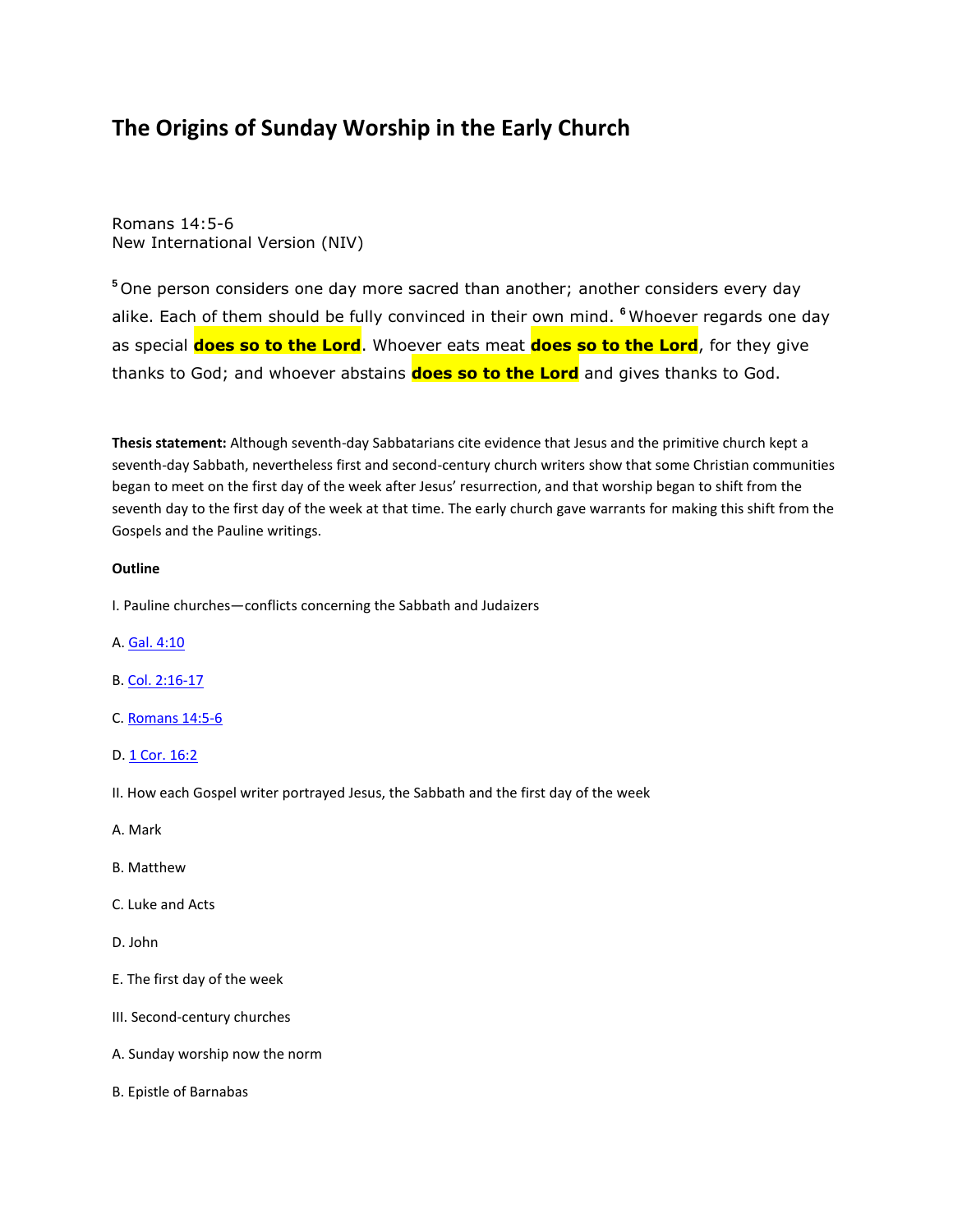# C. Justin

D. Use of the term Lord's Day in second-century writings to refer to first day of week (as the term is used in [Revelation 1:10\)](http://biblia.com/bible/niv/Revelation%201.10)

# **Method of analysis and presentation**

We begin with a discussion of the main groups that made up first-century Christianity: Jewish Christians from Judea and Galilee, the Hellenistic Jewish Christians represented by Stephen, and the Pauline churches. We will then look at references Paul made to the sabbath and Sunday worship.

Then we will look at how the Gospel writers (including Luke-Acts) referred to the sabbath and the first day of the week. The recurring charge we will see against Jesus is breaking the sabbath. Next, we will move on to postapostolic writings into the second century to look at the shift from worship on the sabbath to worship on Sunday.

# **The early Christian communities**

The apostolic faith took on many forms of expression in the first decades of its life as it responded to cultural, social, political and religious pressures.<sup>1</sup> We see in Luke's writing of Acts that the first Christians were Jews, and the earliest church is classifiable as a messianic sect within Judaism. The disciples are frequently found in the temple [\(Acts 2:46;](http://biblia.com/bible/niv/Acts%202.46) [3:1-3;](http://biblia.com/bible/niv/Acts%203.1-3) [5:21,](http://biblia.com/bible/niv/Acts%205.21) [25,](http://biblia.com/bible/niv/Acts%205.25) [42\)](http://biblia.com/bible/niv/Acts%205.42), and since they were held in high regard by the people [\(Acts 2:47;](http://biblia.com/bible/niv/Acts%202.47) [5:13\)](http://biblia.com/bible/niv/Acts%205.13), it can be assumed that they continued to observe the law, circumcision, sabbath worship and the food laws.<sup>2</sup>

Those who met in Jerusalem for Pentecost were Jews and proselytes [\(Acts 2:10\)](http://biblia.com/bible/niv/Acts%202.10). Those Jews and proselytes who became believers were firmly attached to the temple, attending the daily hours of prayer ( $\Delta c$ ts 2:46; [3:1](http://biblia.com/bible/niv/Acts%203.1)). Luke's account of the earliest period of the life of the new community ends with them not having stirred from Jerusalem and still largely focused on the temple [\(Acts 5:42\)](http://biblia.com/bible/niv/Acts%205.42).

In [Acts 21:20](http://biblia.com/bible/niv/Acts%2021.20) the Jewish Christian members, led by James, tell Paul: "You see, brother, how many thousands of believers there are among the Jews, and they are all zealous for the law." Paul's act of fulfilling the vow in the temple shows the continuing role of the temple in the lives of the conservative Jerusalem Christians.

However, Jewish Christianity was anything but a single, unified phenomenon. It was present in many locations throughout the Mediterranean world, and expressed itself in orthodox and heretical forms.

Following are other examples of Jewish Christianity.

#### **The Judean Christian community in James**

Paul calls James one of the pillars of the Jerusalem church [\(Gal. 2:9](http://biblia.com/bible/niv/Gal.%202.9)), and he notes that "certain people came from James," by their continued observance of circumcision and ritual purity, undermined the gospel of his Gentile mission in Antioch [\(Gal. 2:11-15\)](http://biblia.com/bible/niv/Gal.%202.11-15).<sup>3</sup> Acts does not record that any of the Jerusalem church came to help Paul when he was arrested.

James and the elders gave this description of Jewish Christians: "how many thousands of believers there are among the Jews, and they are all zealous for the law" ([Acts 21:20\)](http://biblia.com/bible/niv/Acts%2021.20).

# **Hellenistic-Jewish community (Stephen's circle and Antioch)**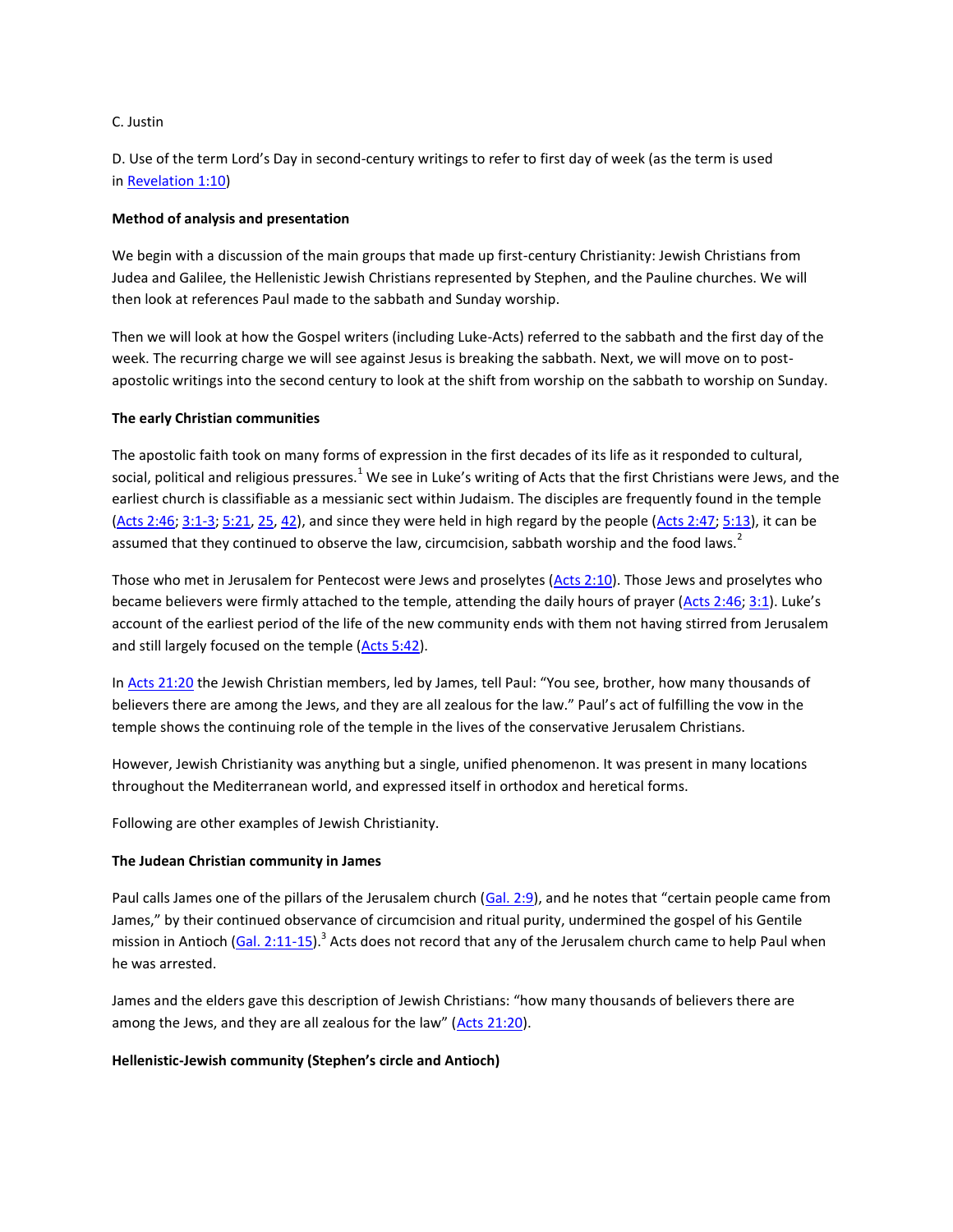When Stephen, a Hellenist, came on the scene in [Acts 6:1-5,](http://biblia.com/bible/niv/Acts%206.1-5) the church began to broaden while still within the confines of Judaism. Stephen was accused by what are referred to as "false witnesses" of speaking against the temple and the law [\(Acts 6:13\)](http://biblia.com/bible/niv/Acts%206.13). The speech Luke records in Acts 7 shows that this accusation was not entirely untrue. Stephen castigated the ancestors for not obeying Moses (7:39), a charge that they had leveled against him (6:11). Stephen said that the temple had limited importance and that "the Most High does not dwell in houses made with human hands" ([Acts 7:48\)](http://biblia.com/bible/niv/Acts%207.48).

Stephen's speech led to his martyrdom and ignited the first persecution of the church, of Jews by Jews. That the twelve apostles were able to remain in Jerusalem while the Hellenist members were forced to flee indicates that the persecution was not directed at the apostles, probably because they dissociated themselves from the views of the Hellenistic Jewish Christians.<sup>4</sup> As the persecuted Christians fled Jerusalem, they preached the gospel (8:4, 11:19-20), eventually reaching Antioch, the church that launched the Pauline mission to the gentiles [\(Acts 13:1-3\)](http://biblia.com/bible/niv/Acts%2013.1-3).

When the church remained in the confines of Judaism, we see no evidence in Acts of sabbath controversies. It is assumed that Jewish Christians kept the sabbath. However, as the church moved out of the confines of Jerusalem and into Gentile areas, the sabbath became a matter of concern, as noted by references made by Paul in his writings.

# **Part I: Pauline churches—conflicts concerning the sabbath and Judaizers**

We will now look at several places in which Paul discussed the sabbath and Jewish holy days.

#### **Gal. 4:10**

The Gentile church in Galatia (4:3, 8) was being troubled by Christian Jews who came from the Jerusalem church and demanded the Gentiles<sup>5</sup> be circumcised and observe the law of Moses. In <u>[Gal. 4:9-10](http://biblia.com/bible/niv/Gal.%204.9-10)</u> Paul accuses the Galatians of returning to and being enslaved by "weak and beggarly elemental spirits" by "observing special days, and months, and seasons, and years."

Based on the context of combating Judaizing opponents, we conclude that these terms refer to the Jewish calendar. The context does not indicate that these days would be pagan days. *Days* would refer to the sabbath, or maybe also special festivals of one day's duration. *Months* would refer to new moons that mark the beginning of months. *Seasons*would refer to Jewish festivals that last more than one day, such as the Passover and Festival of Tabernacles. *Years* would refer to sabbatical years, the year of Jubilee or Rosh Hashanah, the start of the new year. 6

# **1 Cor. 16:2**

Despite his advice to others in Romans 14, Paul indicates in [1 Cor. 16:2](http://biblia.com/bible/niv/1%20Cor.%2016.2) that he did not consider every day alike. Paul appears to regard the first day of the week above the others, as he designated it in  $1$  Cor. 16:2 as the day for the Corinthians to perform what he refers to in [2 Cor. 9:12](http://biblia.com/bible/niv/2%20Cor.%209.12) (which deals with this ministry to the saints, cf. 9:1) as a ministry of service (*leitourgia*).<sup>7</sup> If regular systematic saving were all that Paul intended, one day would appear as suitable as another for this purpose.<sup>8</sup> When Paul refers to this collection as ministry of service [\(2 Cor. 9:12\)](http://biblia.com/bible/niv/2%20Cor.%209.12), the designation of the day points to its religious significance.

If merely systematic giving were all Paul asked for, he would not have specified the day of the week. This verse indicates that Paul not only knew that Christians distinguished that day from others by using it for religious worship (the Galatian churches were also told to make this collection on the first day of the week, [1 Cor. 16:1\)](http://biblia.com/bible/niv/1%20Cor.%2016.1), but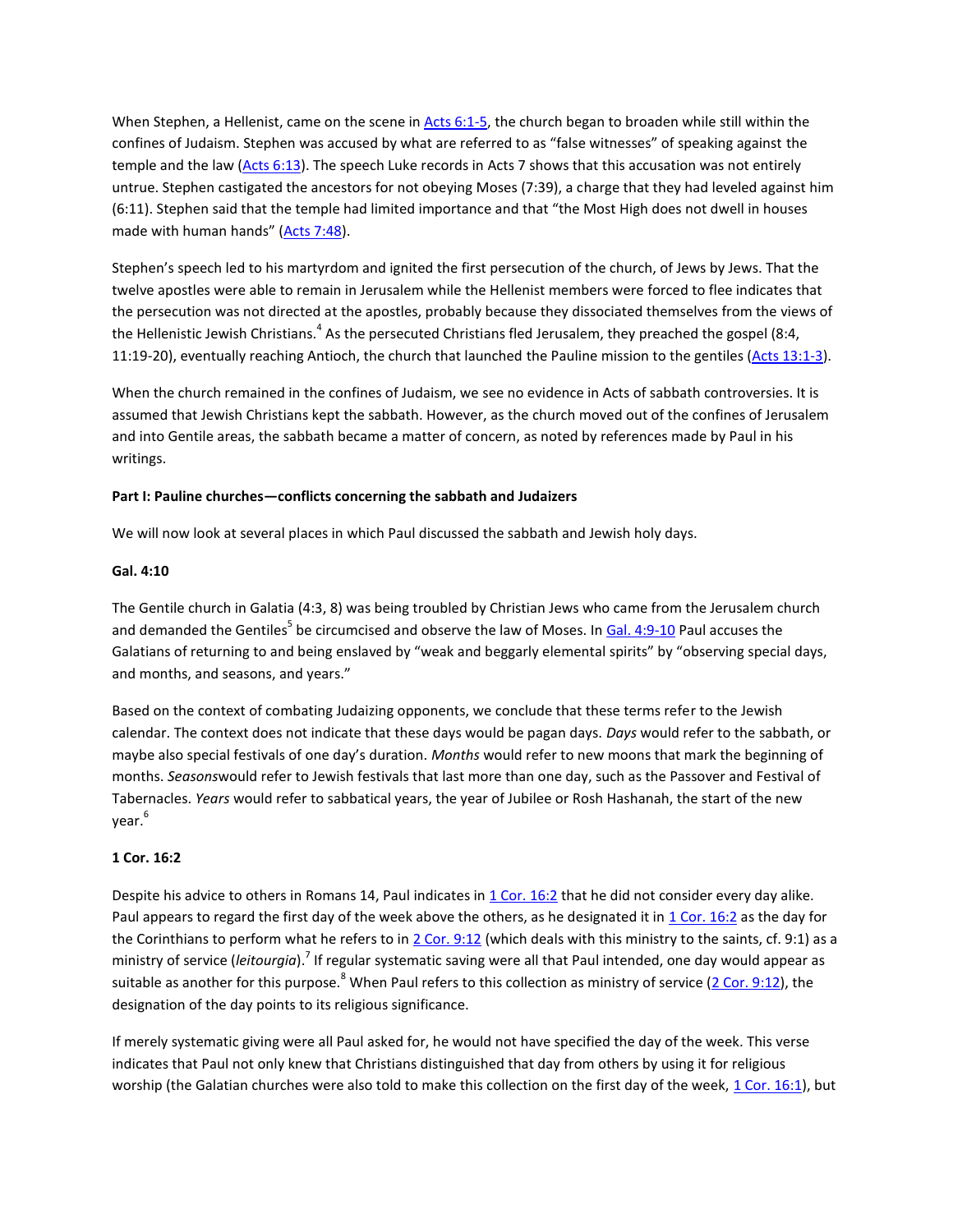that he also approved of that distinction by making it himself.<sup>9</sup> The reference to the first day of the week would have no significance unless Paul is assuming that this day was already a special day for the church.<sup>10</sup>

[1 Cor. 16:2](http://biblia.com/bible/niv/1%20Cor.%2016.2) and [Acts 20:7](http://biblia.com/bible/niv/Acts%2020.7) are the only places in the New Testament outside of the resurrection narratives (Mark [16:2;](http://biblia.com/bible/niv/Mark%2016.2) [Matthew 28:1;](http://biblia.com/bible/niv/Matthew%2028.1) [Luke 24:1;](http://biblia.com/bible/niv/Luke%2024.1) [John 20:1,](http://biblia.com/bible/niv/John%2020.1) [19](http://biblia.com/bible/niv/John%2020.19)) where the term "the first day of the week" is used. The Corinthian church was aware [\(1 Cor. 15:1-8\)](http://biblia.com/bible/niv/1%20Cor.%2015.1-8) that the resurrection occurred on the third day and the first day of the week.<sup>11</sup>

## **Romans 14:5-6**

In Romans 14, Paul refers to the weak as those who eat only vegetables, and the strong (with whom Paul identifies himself) as those who eat anything. How does Paul relate these two groups to the question of observing days? Paul says in [Rom. 14:5-6](http://biblia.com/bible/niv/Rom.%2014.5-6): "Some judge one day to be better than another, while others judge all days to be alike. Let all be fully convinced in their own minds. Those who observe the day, observe it in honor of the Lord."

The problem is set in the context of tensions between the Jewish minority and Gentile majority in Rome (cf. Rom. [11\)](http://biblia.com/bible/niv/Rom.%2011). A sabbatarian argument is that these days refer to pagan days, but the problem appears to have arisen because many Jewish Christians and Gentile Christians influenced by Jewish tradition regarded the continued observance of the Jewish sabbath and festival days as of continued importance because they viewed the new movement they were a part of as a fulfilled form of Judaism.<sup>12</sup> Here, though, Paul speaks both of the freedom to keep or not to keep the sabbath.

# **Col. 2:16-17**

It can be argued that most of the Colossian members were Gentile converts because of 1) allusions to the pagan past of the letter's recipients (see comments in the next paragraph), 2) a scarcity of OT allusions, 3) distinctive Gentile vices mentioned in 3:5-7 ("these are the ways you also once followed, when you were living that life"), and 4) and a near lack of references to reconciliation between Jews and Gentiles.

Evidence of the recipients' pagan past is shown in the first chapter: the recipients are referred to as outsiders brought inside: 1:12: "who has enabled you to share in the inheritance of the saints"; 1:21: "you who were once estranged and hostile in mind"; 1:27: "to them God chose to make known how great among the Gentiles are the riches of the glory of this mystery." Further, they were said to be once "dead in trespasses and the uncircumcision of your flesh" (2:13).

Paul tells the Colossians in [Col. 2:16](http://biblia.com/bible/niv/Col.%202.16): "Therefore do not let anyone condemn you in matters of food and drink or of observing festivals, new moons, or sabbaths." The Colossian Christians had syncretistic practices that included ascetic regulations drawn from Judaism performed to appease the elemental spirits (*stoicheia*) of the universe  $(2:8, 20).$ <sup>13</sup> Paul's use of "do not let anyone condemn you" about observing these days shows that Paul did not lay down any regulations over the use of the festivals; in other words, it was not required to keep the seventh-day sabbath or the other festival days.

# **Conclusions about Paul and the sabbath**

In these passages Paul is contending with the dangers of some obligations being placed on his converts. The harshest of his responses is in Galatians, where these requirements were not only linked with a return to the "weak and beggarly elemental spirits" (*stoicheia*), but were being required for acceptance into the church. In Rome and Colossae, such requirements were used as a basis for judging fellow Christians [\(Rom. 14:4](http://biblia.com/bible/niv/Rom.%2014.4), "Who are you to pass judgment on the servants of another?"; [Col. 2:16](http://biblia.com/bible/niv/Col.%202.16), "Do not let anyone condemn you in matters of food and drink or of observing festivals, new moons, or sabbaths").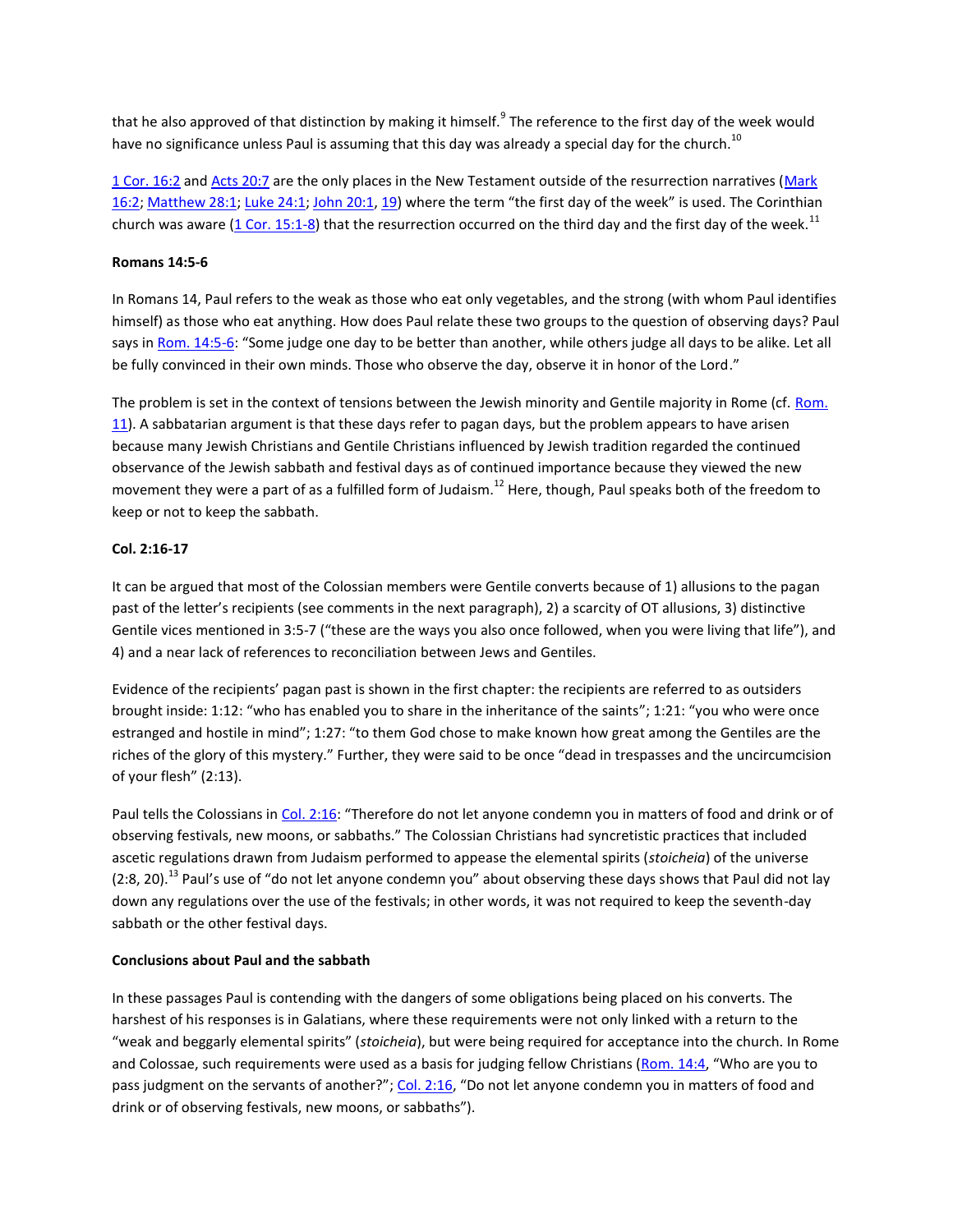Paul opposes any attempt to require the observance of festivals. In Paul's view a person may keep the sabbath or not. In general, Paul would assume that a Jewish Christian would keep the sabbath and a Gentile convert would not (cf. [1 Cor. 9:19-23\)](http://biblia.com/bible/niv/1%20Cor.%209.19-23). It would seem unlikely that Paul pioneered in the observance of Sunday, because he is the only New Testament writer who warns his converts against the observance of days [\(Col. 2:17;](http://biblia.com/bible/niv/Col.%202.17) [Gal. 4:10;](http://biblia.com/bible/niv/Gal.%204.10) Rom. [14:6\)](http://biblia.com/bible/niv/Rom.%2014.6).

Had Paul introduced Sunday worship, he may have been accused of this in [Acts 21:21,](http://biblia.com/bible/niv/Acts%2021.21) when he was accused of teaching against circumcision and against observing Jewish customs. However, Paul was not specifically accused of teaching against sabbath observance or promoting observance of the first day of the week at the Jerusalem conference in Acts 15. It can be argued that Paul found the custom already established among Christians when he began his Gentile mission, which would indicate that the custom originated among Jewish Christians.

# **Part II: The Sabbath in the Gospels and Acts**

Next, we will look at the sabbath controversies in the Gospels to see how the Gospel writers portrayed Jesus in reference to the sabbath. We will examine these texts to see whether Jesus is shown to have broken the sabbath command as given in the Torah or whether he simply broke the halakic interpretations of the sabbath.

The Halakah was developed to guide the Jews in areas where the scriptural text was not explicit. The Halakah began to be developed after the Exile in the closing days of the prophetic movement (*m. 'Abot* claims that it goes back to Moses). With the lack of an authoritative word from God, the Jews could not always determine God's will on the basis of scriptural text alone. Thus, a need existed to interpret and apply the past revelation of God's will in various situations that confronted the Jewish community. As the process continued, the oral decisions of generations of Jewish teachers were codified in the Mishnah.<sup>14</sup>

The Torah was not explicit in many areas, especially when dealing with sabbath observance. Scripture gave little detailed guidance of how to keep the sabbath, and a substantial body of tradition developed that showed the Jews what they could do and could not do on the sabbath.<sup>15</sup>

#### **Sabbath controversies in Mark**

# **Mark 2:23-28**

This pericope along with the two preceding ones (2:15-17, 18-22) belongs to a complex of three conflict stories that involve Jesus, his disciples and the Pharisees.<sup>16</sup> The sabbath controversy involves the disciples plucking grain as they were going through the grainfields, and each of the synoptic Gospel writers includes the account.

This pericope is viewed as an apologetic for the early church's sabbath practices because the Pharisees question the behavior of the disciples, not Jesus. In other words, the disciples represent the reader, the church.<sup>17</sup> The church is seen to ascribe the justification of its sabbath customs to Jesus, and the church defends itself by appealing to its Master. This incident can also been seen with a Christological focus, that the Son of Man is greater than the sabbath. $^{18}$ 

The Pharisees ask Jesus, "Look, why are they doing what is not lawful on the sabbath?" (verse 24). The disciples' behavior on the sabbath was illegal. The Mishnah (m. Sabb. 7:2) classifies proscribed work on the sabbath, which would include plucking heads of grain. Exodus 16:27 also says that those who gathered manna on the sabbath were refusing God's commandments and instructions.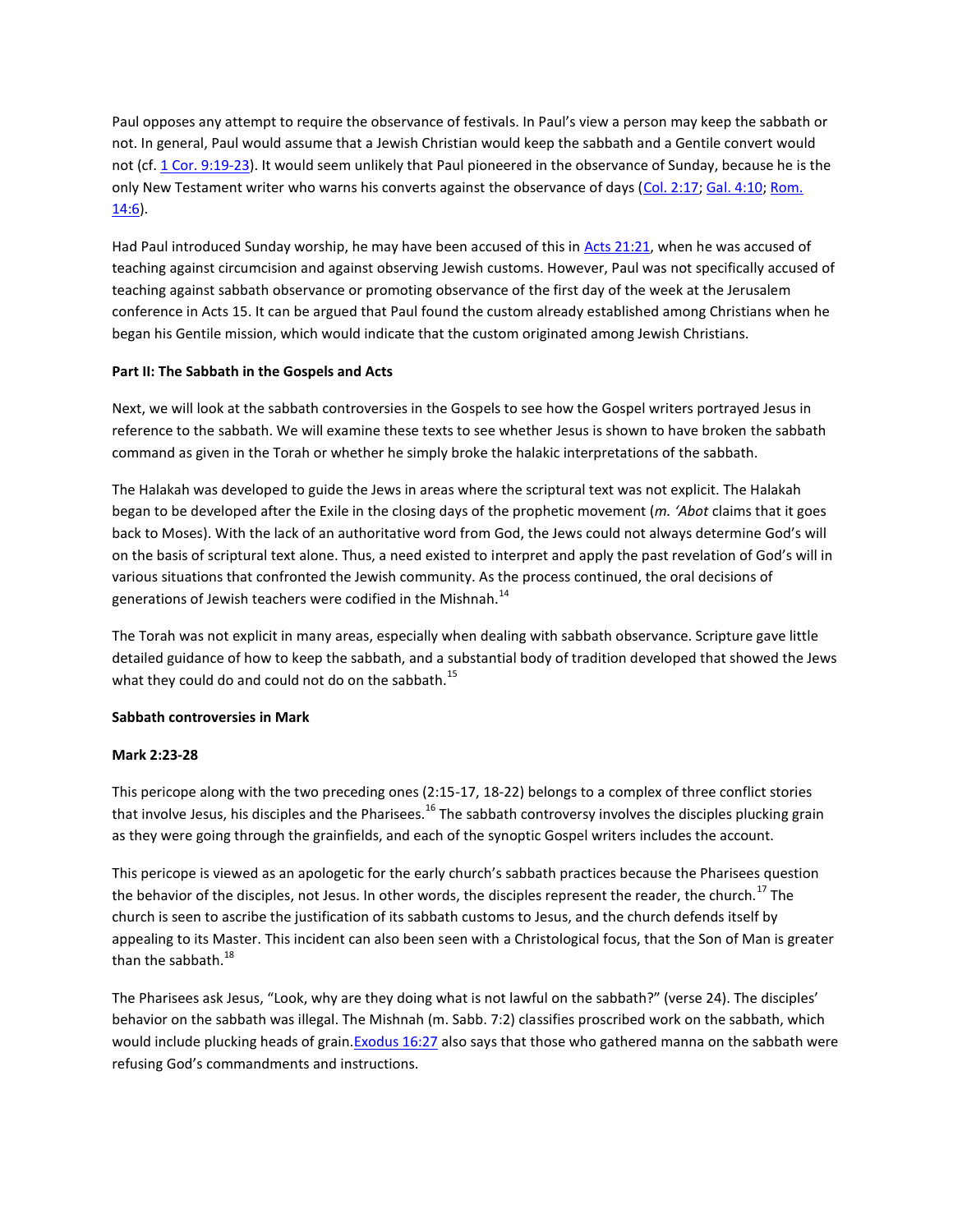Jesus gives scriptural proof for breaking the sabbath when he replies by asking whether they have read what David did when he and his companions were hungry  $(1 \text{ Sam. } 21:6)$  and ate the bread of the Presence, "which is not lawful for any but the priests to eat" (cf.[Lev. 24:8-9\)](http://biblia.com/bible/niv/Lev.%2024.8-9). This also can be seen as a Christological statement about Jesus and his ministry rather than an apology for the disciples' (or later, the church's) sabbath conduct. Just as David had the right to eat the bread of the Presence illegally, and to give those with him to eat it illegally, so Jesus had the right to permit his disciples to eat food gathered illegally on the sabbath.<sup>19</sup>

If taken as an apology for sabbath conduct, the disciples were clearly breaking the Torah. Jesus says that if David could break the Torah and eat the bread of the Presence, the disciples of Jesus could break the Torah and pluck grain and eat.

Then Jesus says: "The sabbath was made for humankind, and not humankind for the sabbath"; and then he follows with a Christological statement: "The Son of Man is lord even of the sabbath" (2:28), which declares the Son of Man's authority over the sabbath.

Jesus is hardly universalizing the sabbath to all humanity from Israel (contra the sabbatarian argument), which saw itself as specially gifted of God with the sabbath.<sup>20</sup> To universalize the sabbath would have created another sabbath controversy because the Pharisees did not view the sabbath as binding on all humanity. Jesus' statement can be viewed as compatible with, and not a departure from, Judaism.

In Jubilees 2, the sabbath is viewed as a gift from God to his people for their enjoyment. Jubilees 2:19: "I shall separate for myself a people from among all the nations. And they will also keep the sabbath. And I will sanctify them for myself, and I will bless them. And they will be my people and I will be their God."

Taking 2:27 and 28 together answers the Pharisees' question and explains the disciples' conduct not on the principle of freedom in 2:27 but on the authority of the Son of Man in 2:28.<sup>21</sup>

M.D. Hooker points out that Jesus' comments about David show how regulations made to safeguard something holy were set aside for David, who enjoyed a special position, and for those who were with him. In a similar way, regulations safeguarding the sabbath were here set aside for Jesus, in a special position, and those who were with him. $^{22}$ 

Some argue that Jesus' statement that "the sabbath was made for humankind, and not humankind for the sabbath" gives universal scope for the sabbath. However, to do this is to see something alien to the context. Jesus is here restricting the sabbath command, not broadening it. The context deals not with the universal scope of the sabbath, but the purpose of the sabbath rest.<sup>23</sup> The sabbath was created for the benefit of humans, and here Jesus is speaking against the burdensome requirements that the Jews had added to the original command. Jesus was not saying that the sabbath was made for all people—Jews and Gentiles. The Pharisees believed that the sabbath was for the Jews only. Had Jesus said that the sabbath was made for Gentiles, this would have created another controversy, but none is indicated here. The Pharisees were only concerned about Jewish conduct on the sabbath.

Though the Gospels do not show Jesus and his disciples generally violating sabbath law, the use of this passage by the early church to defend itself against the Pharisees shows that the early church continued to loosen the restraint of the sabbath and cited the example of Jesus to do so.

#### **Mark 3:1-5**

In this account, Jesus heals a man with a withered hand in a synagogue on the sabbath. He precipitates a sabbath controversy by calling the man forward to perform the miracle. The controversy was whether it was lawful to heal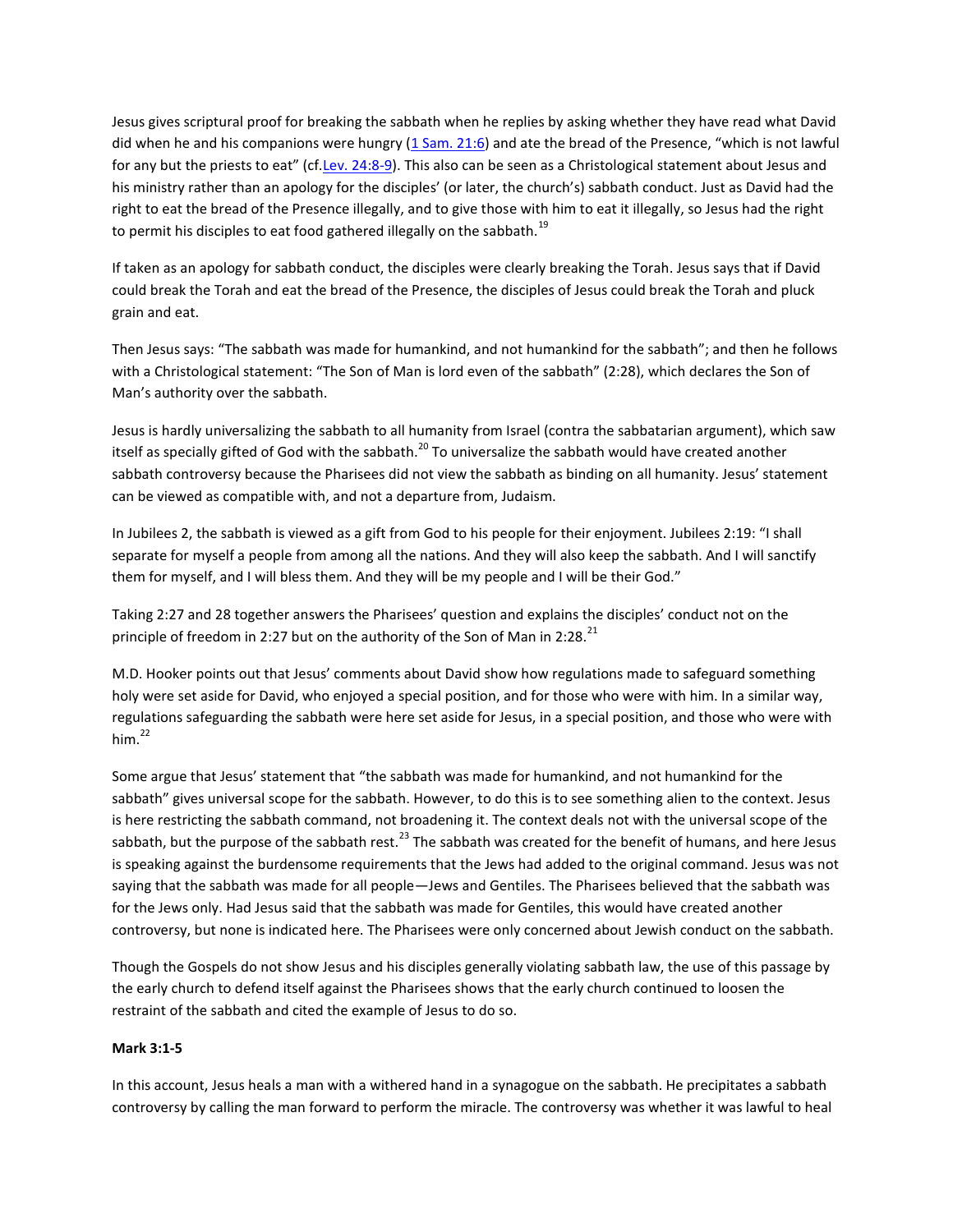a non-urgent malady on the sabbath. The Torah says nothing about healing on the sabbath, but the rabbis considered healing prohibited work based on **[Exodus 31:14](http://biblia.com/bible/niv/Exodus%2031.14)** ("whoever does any work on it shall be cut off from among the people"). The rabbis modified this rule to allow exceptions to save someone's life (m. Shab. 18:3; m. Yoma 8:6). However, Jesus did not do any work here, and the man's life was not in danger. Jesus simply spoke, and the man was healed. It is difficult to see how the Pharisees saw any wrong in this, and Mark records Jesus' anger (3:5): "He looked around at them with anger; he was grieved at their hardness of heart."

#### **Sabbath conflicts in Matthew**

Matthew's community is predominantly Jewish, as evidenced by its interest in Old Testament fulfillment, in the Pharisees and in the general Jewish flavor of the Gospel.<sup>24</sup>Matthew is said to show the Jewish Christians' regard for the sabbath, as he alone says to "pray that your flight may not be…on a sabbath" (24:20).

Matthew's view of the law can be seen especially in his redaction of Mark concerning Jesus' comments about clean and unclean meats [\(Matthew 15:17-20/](http://biblia.com/bible/niv/Matthew%2015.17-20)[Mark 7:18-23\)](http://biblia.com/bible/niv/Mark%207.18-23). Mark reads (but Matthew does not include the italicized words in the following): "'Do you not see that whatever goes into a person from outside *cannot defile, since it* enters, not the heart but the stomach, and goes out into the sewer?' (*Thus he declared all foods clean*)" (verses 18-20). Whatever Matthew means by Jesus saying he fulfilled the law, it is not to be understood as superseding it or leaving it behind.<sup>25</sup>

On the other hand, there is a striking anti-Judaism in Matthew, as he refers to "*their*synagogues" ([Matthew](http://biblia.com/bible/niv/Matthew%204.23)  [4:23;](http://biblia.com/bible/niv/Matthew%204.23) [9:35;](http://biblia.com/bible/niv/Matthew%209.35) [10:17](http://biblia.com/bible/niv/Matthew%2010.17)); the reference to Jews in 28:15 concocting a story to explain the resurrection of Jesus ("And this story is still told among the Jews to this day"); and worst of all (because it is used to incite anti-Semitism): "His blood be on us and on our children" ([Matthew 27:15\)](http://biblia.com/bible/niv/Matthew%2027.15). $^{26}$ 

# **Matthew 12:1-8**

Matthew highlights the Christological significance to the story about the disciples plucking grain on the sabbath by adding the following to Mark's account:

Or have you not read in the law that on the sabbath the priests in the temple break the sabbath and yet are guiltless. I tell you, something greater than the temple is here. But if you had known what this means, "I desire mercy and not sacrifice," you would not have condemned the guiltless. [\(Matthew 12:5-7\)](http://biblia.com/bible/niv/Matthew%2012.5-7)

The above is an argument from minor to major: if the priests in the temple profane the sabbath and are guiltless, how much more so the disciples of Jesus, because "something greater than the temple is here." Matthew alone has Jesus telling the disciples to pray that their flight not be on the sabbath [\(Matthew 24:20\)](http://biblia.com/bible/niv/Matthew%2024.20). Also to help justify the disciples' actions to his possibly sabbath-keeping community, Matthew adds that the disciples plucked grain because they "were hungry" ([Matthew 12:1\)](http://biblia.com/bible/niv/Matthew%2012.1). Matthew's addition of "I desire mercy and not sacrifice" (12:7) is from [Hosea 6:6.](http://biblia.com/bible/niv/Hosea%206.6) The sabbath command must be interpreted in terms of mercy, not strict unbending demand. However, this is not a relaxing of the sabbath law, but applying it in terms of love (22:34-40) and doing good on the sabbath in the following pericope  $(12:12).^{27}$ 

#### **Matthew 12:9-14**

Matthew adds the following: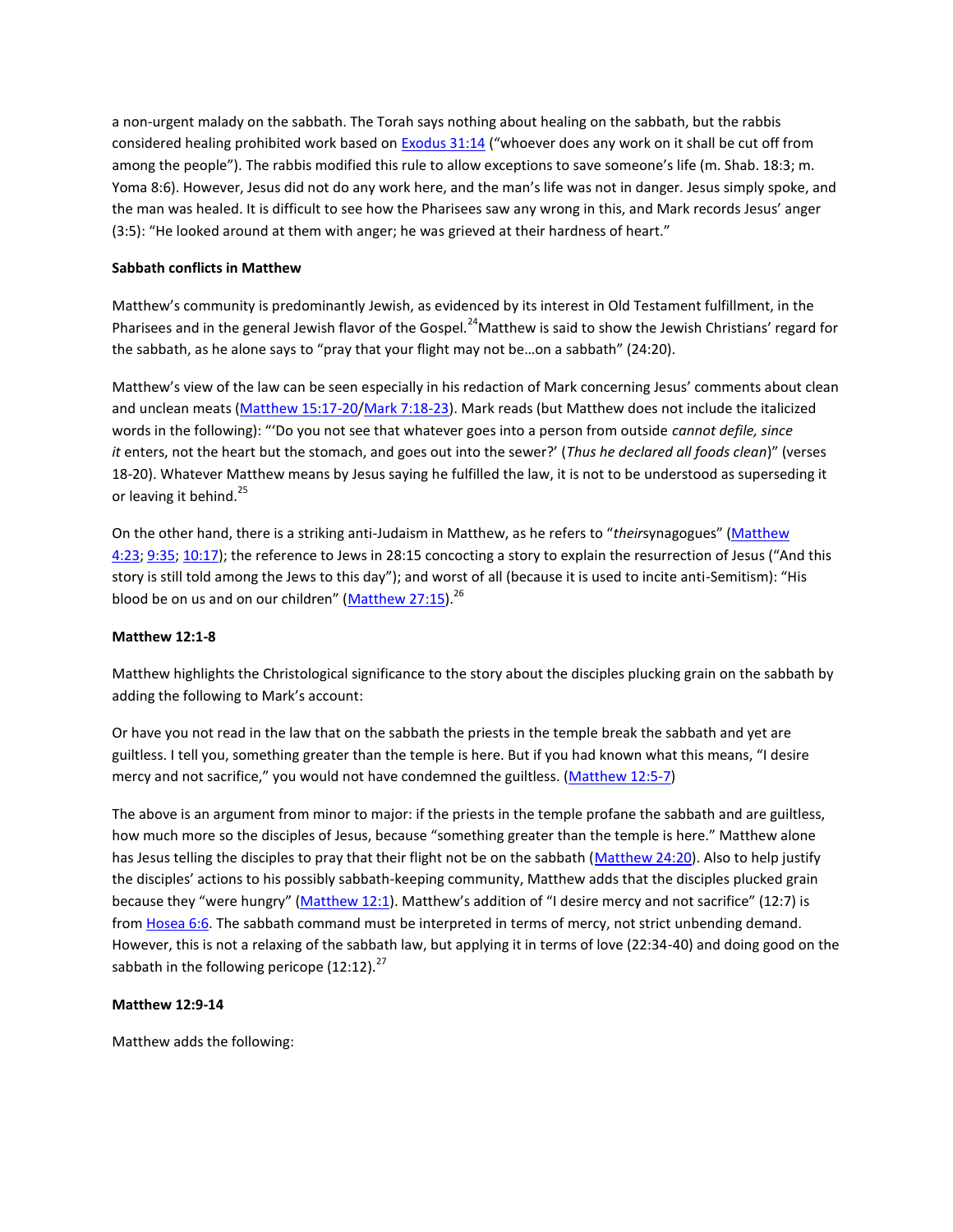He said to them, "Suppose one of you has only one sheep and it falls into a pit on the sabbath; will you not lay hold of it and lift it out? How much more valuable is a human being than a sheep! So it is lawful to do good on the Sabbath." ([Matthew 12:11-12\)](http://biblia.com/bible/niv/Matthew%2012.11-12)

Here Jesus is shown as an interpreter of the law for the church, which in Matthew's community still kept the sabbath [\(Matthew 24:20\)](http://biblia.com/bible/niv/Matthew%2024.20).<sup>28</sup> In Matthew's account, the sabbath law is superseded by concern for the life of an animal. If kindness can be shown to an animal on the sabbath, how much more so to a human being. In Matthew, Jesus does not challenge the sabbath law, but the interpretation of it, showing that the determining factor is  $love.<sup>29</sup>$ 

# **Matthew 24:20**

Matthew alone records this saying of Jesus: "Pray that your flight not be in winter or on a sabbath." Matthew was writing to a mostly Jewish audience still keeping the sabbath, and this statement should not be taken to mean that Jesus taught his disciples that any kind of travel, including escape, on the sabbath day was wrong. Jesus does not suggest that they refrain from fleeing on the sabbath, but if they were forced to flee, he tells them to pray that it would be on another day. Several things could slow them down when they fled: pregnant women or nursing mothers (verse 19); winter rains or cold weather (verse 20); or sabbath regulations, which included the shutting of gates and closing of shops.<sup>30</sup>Mark, writing to a Gentile audience, says merely, "Pray that it may not be in winter" [\(Mark 13:18\)](http://biblia.com/bible/niv/Mark%2013.18).

# **Sabbath controversies in Luke's writings**

#### **Luke 6:1-5**

Luke omits Jesus' reply in [Mark 2:27](http://biblia.com/bible/niv/Mark%202.27): "Then he said to them, 'The sabbath was made for humankind, and not humankind for the sabbath.'" The final verse is an explicit comment from Jesus: "Then he said to them, 'The Son of Man is lord of the sabbath'" (6:5).

Luke adds to Mark's account that Jesus' disciples plucked the heads of grain "and ate them," thus apparently reassuring his readers that the disciples were not guilty of what was proscribed in [Deut. 23:24-25.](http://biblia.com/bible/niv/Deut.%2023.24-25) However, the plucking (reaping) and rubbing (threshing) are both against Pharisaic regulations.<sup>31</sup>

Luke also adds the word "took" to the comment in this phrase: David "entered the house of God and took and ate the bread of the Presence" (6:4). This suggests that David assumed this authority; it was not given to him by the priests. So also the Son of Man, whom Luke shows is the Son of David (1:27, 32, 69; 2:4; 3:31; 18:38-39), is lord of the sabbath.

Commenting on Luke's account, Nolland notes that lordship here is the right to authoritatively represent the divine intention for the sabbath and a possible criticism of the Pharisees for making themselves lords of the sabbath. $32$ 

#### **Luke 4:16-30**

This incident of Jesus speaking in the synagogue in Nazareth on the sabbath ended in confrontation. The anger of those in attendance had to do with comments made by Jesus about how God in two Old Testament cases took care of Gentiles while ignoring the plight of Jews. The crowd is angered to the point of almost committing murder on the sabbath.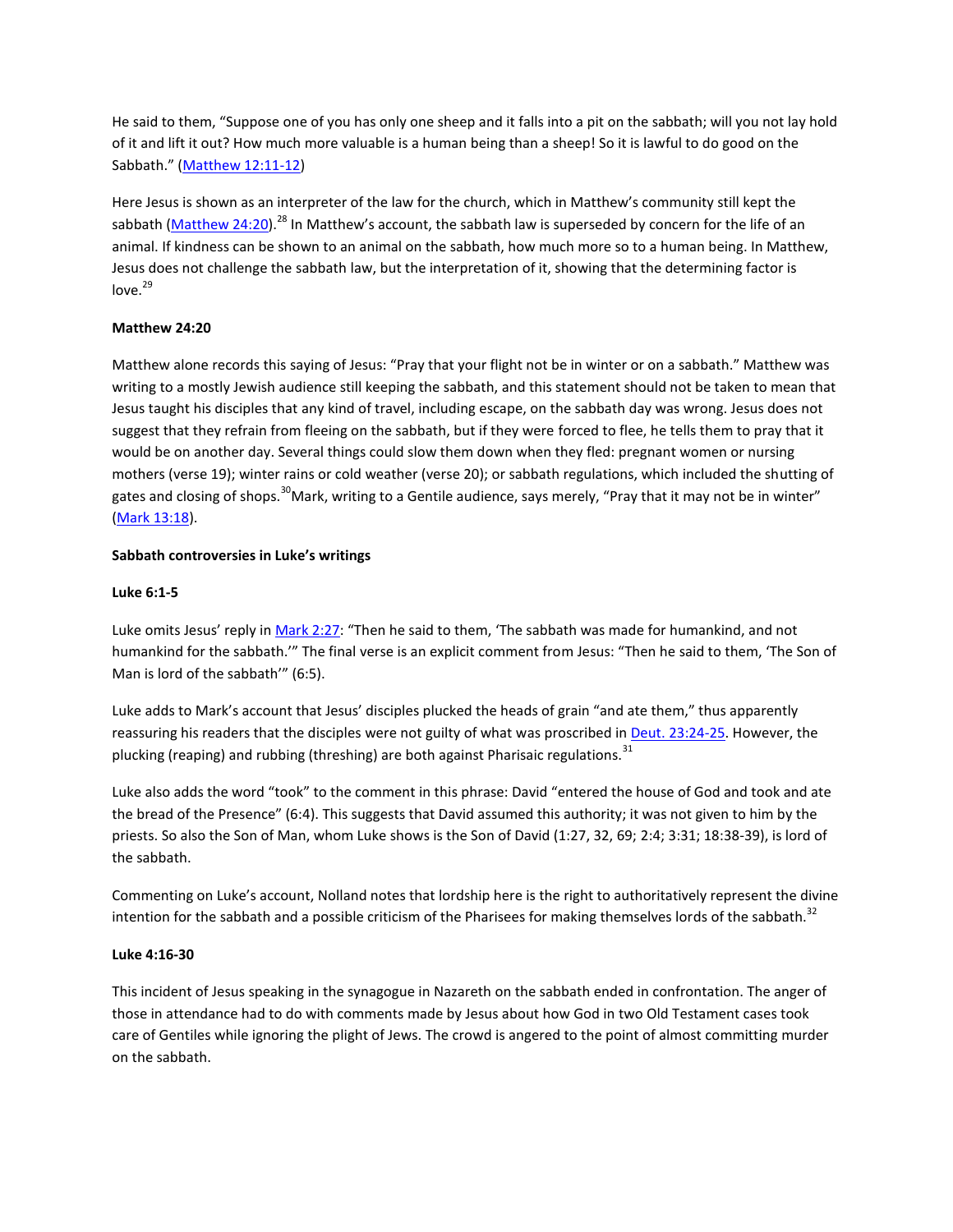Of interest to this study is Luke's statement that Jesus went into the synagogue on the sabbath day "as was his custom" ([Luke 4:16](http://biblia.com/bible/niv/Luke%204.16)). This is a reference to Jesus' synagogue teaching habits. It refers back to verse 15, where Luke writes that in Galilee, Jesus "began to teach in their synagogues."<sup>33</sup> Luke uses this expression in [Acts 17:2,](http://biblia.com/bible/niv/Acts%2017.2) where he says that "Paul went in, as was his custom, and on three sabbath days argued with them from the scriptures." The custom then is both Jesus [\(Luke 4:15\)](http://biblia.com/bible/niv/Luke%204.15) and Paul entering the synagogues to teach.

## **Luke 13:10-17; Luke 14:1-6**

In these tandem accounts, Jesus heals a woman in a synagogue on the sabbath day who had "a spirit that crippled her for eighteen years" (13:11), and he heals a man of dropsy while on his way to a sabbath meal at the home of the leader of the Pharisees (14:1-6). Jesus initiated the healing of the woman with the spirit that had crippled her. This and the fact that she had the infirmity for eighteen years shows that this was not an emergency case. The leader of the synagogue was indignant and "kept saying to the crowd" that there are six days in which work is to be done and to come on one of those days, not the sabbath, to be healed.

Jesus responds in similar ways to the Jews who reacted negatively to both healings. He reminds them that they give water to oxen and donkeys on the sabbath, and asks what is wrong with freeing a daughter of Abraham bound by Satan for eighteen years (13:15-16) and implicitly asks what is wrong with healing the man of dropsy on the sabbath. It is difficult to see how Jesus is guilty of breaking any precept in the Torah. Jesus does not claim that these are emergency cases, and therefore rejects the framework of the Halakah that forbad non-emergency healings on the sabbath.

# **Luke 23:52-56**

On the preparation day, Joseph of Arimethea asks Pilate for the body of Jesus, wraps it in a linen cloth, and lays it in a tomb. The women who had come with him from Galilee prepared ointments and "on the sabbath they rested according to the commandment" (verse 56). It would seem odd for these Jewish women to have done anything differently in a pre-resurrection setting.

#### **Acts**

Now we turn our attention to how the sabbath is mentioned in the book of Acts. The sabbath is referred to in the following places in Acts.

**[Acts 1:12:](http://biblia.com/bible/niv/Acts%201.12)** "Then they returned to Jerusalem from the mount called Olivet, a sabbath day's journey away."

**[Acts 13:27:](http://biblia.com/bible/niv/Acts%2013.27)** "Because the residents of Jerusalem and their leaders did not recognize him or understand the words of the prophets that are read every sabbath, they fulfilled those words by condemning him."

**[Acts 13:42,](http://biblia.com/bible/niv/Acts%2013.42) [44:](http://biblia.com/bible/niv/Acts%2013.44)** "As Paul and Barnabas were going out, the people urged them to speak about these things again the next sabbath…. The next sabbath almost the whole city gathered to hear the word of the Lord."

**[Acts 15:21:](http://biblia.com/bible/niv/Acts%2015.21)** "For in every city, for generations past, Moses has had those who proclaim him, for he has been read aloud every sabbath in the synagogues."

**[Acts 16:13:](http://biblia.com/bible/niv/Acts%2016.13)** "On the sabbath day we went outside the gate by the river, where we supposed there was a place of prayer; and we sat down and spoke to the women who had gathered there."

**[Acts 17:2:](http://biblia.com/bible/niv/Acts%2017.2)** "And Paul went in, as was his custom, and on three sabbath days argued with them from the scriptures."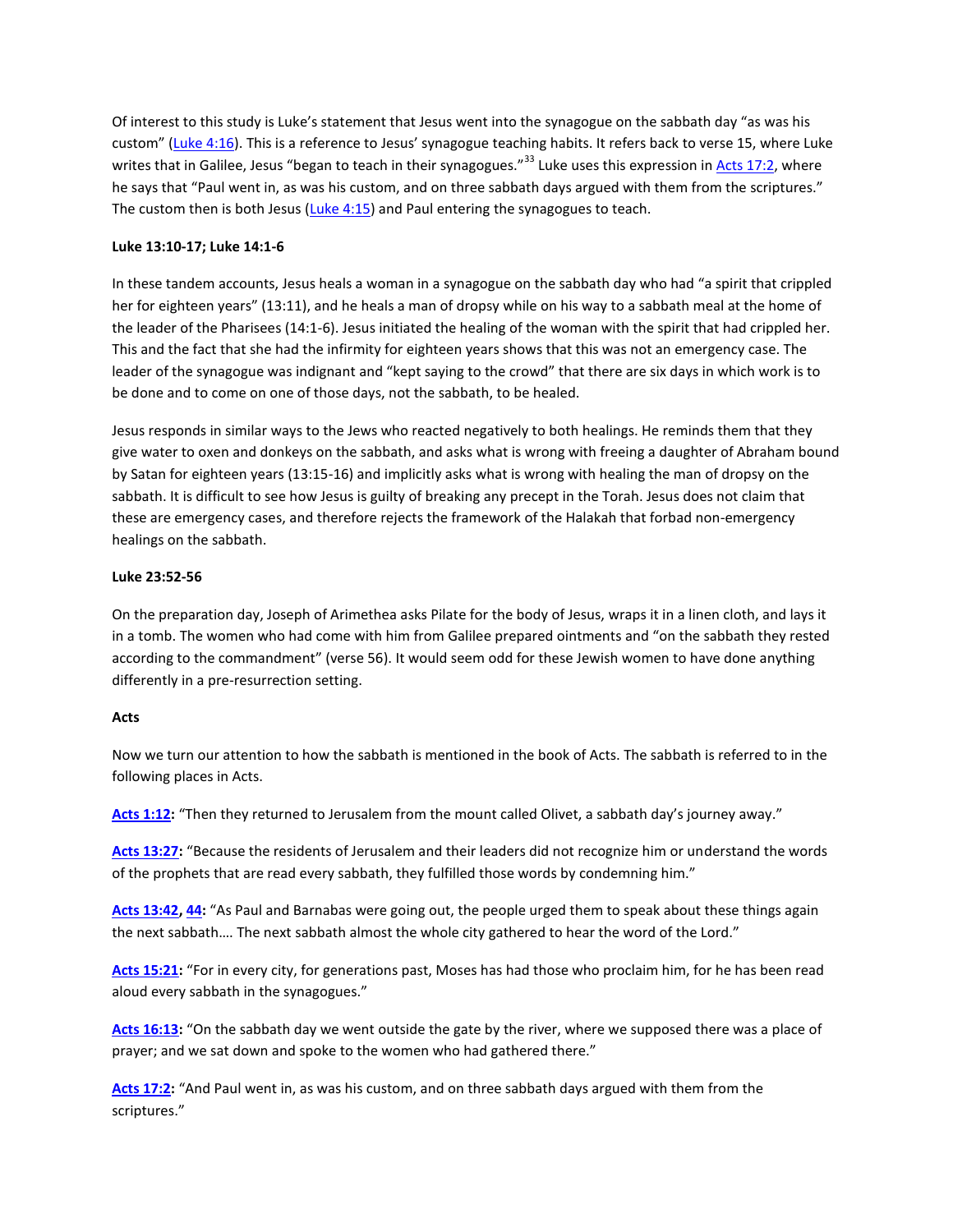**[Acts 18:4:](http://biblia.com/bible/niv/Acts%2018.4)** "Every sabbath he [Paul] would argue in the synagogue and would try to convince Jews and Greeks."

Most of these scriptures show the apostles beginning to preach the gospel in the Jewish synagogues, both to the Jews and to Gentiles who had assembled there. It would have been natural for Jewish Christians to have remained in the synagogues until they were forced out, perhaps near the end of the first century.

Of interest here is the Jerusalem conference in Acts 15 about what was required of Gentile converts. Sabbath observance is not listed among the requirements for the Gentiles that the Jerusalem conference decided upon [\(Acts 15:20\)](http://biblia.com/bible/niv/Acts%2015.20). The requirements they decided upon are similar to the Noachian laws, which also did not include the sabbath. Josephus wrote in *Antiquities of the Jews* 1.3.8 that after the Flood this is what God required of Noah:

I require you to abstain from shedding the blood of men, and to keep yourselves pure from murder; and to punish those that commit any such thing. I permit you to make use of all the other living creatures at your pleasure, and as your appetites lead you; for I have made you lords of them all, both of those that walk on the land, and those that swim in the waters, and of those that fly in the regions of the air on high—excepting their blood, for therein is the life.

So we see that neither the sabbath nor the food laws applied to people after the Flood, before there were Jews and Gentiles. Later, after God made the Jews his chosen people, the sabbath was for them only.

Jubilees 2:19 says:

I shall separate for myself a people from among all nations. And they shall keep the sabbath. And I will sanctify them for myself, and I will bless them. Just as I have sanctified and shall sanctify the sabbath day for myself thus shall I bless them.

The reference in the Jerusalem decree to fornication may have its basis in the forbidden marriages of [Lev. 18:6-18,](http://biblia.com/bible/niv/Lev.%2018.6-18) and the reference to not eating blood has its basis in [Lev. 17:10-14.](http://biblia.com/bible/niv/Lev.%2017.10-14)

Gentiles were attracted to Judaism in varying degrees. Conversion to Judaism entailed three elements: belief in God (and denial of pagan gods), circumcision (and immersion/baptism) and integration into the Jewish community.<sup>34</sup> These were known as proselytes. God-fearers (cf. [Acts 13:43;](http://biblia.com/bible/niv/Acts%2013.43) [17:4,](http://biblia.com/bible/niv/Acts%2017.4) [17\)](http://biblia.com/bible/niv/Acts%2017.17) were linked in a formal way to Judaism and kept some of the commandments, without being proselytes.<sup>35</sup> Some kept the sabbath, festivals and food laws, but they did not see themselves as Jews and were not considered to be Jews by the Jews.<sup>36</sup>

# **Acts 20:7-12**

In this pericope we read that the disciples met on the first day of the week for the purpose of breaking bread (Acts [20:7a\)](http://biblia.com/bible/niv/Acts%2020.7a). This is the earliest text from which it may be inferred that Christians came together for worship on that day.<sup>37</sup> It is uncertain whether this was a Saturday evening service (based on Jewish reckoning) or a Sunday evening service (based on Roman usage). Evidence favoring a Sunday evening meeting is that in Gentile circles, time was reckoned according to Roman usage.<sup>38</sup> The only other place [Luke](http://biblia.com/bible/niv/Luke%2024.1) uses the phrase "first day of the week" is in Luke [24:1,](http://biblia.com/bible/niv/Luke%2024.1) where the reference is to Sunday.

This paper argues that Sunday worship began as a prolongation and adaptation (in the light of the resurrection) of the Jewish Sabbath, as early Jewish Christians attended Jewish worship services and then met by themselves for Christian worship. If this is so, this meeting in Acts 20 would have been on a Saturday evening. However, if the early church commemorated the post-resurrection Sunday meetings of Christ with his disciples [\(Luke 24:36-](http://biblia.com/bible/niv/Luke%2024.36-43) [43;](http://biblia.com/bible/niv/Luke%2024.36-43) [John 20:19-29\)](http://biblia.com/bible/niv/John%2020.19-29), this service took place on Sunday evening.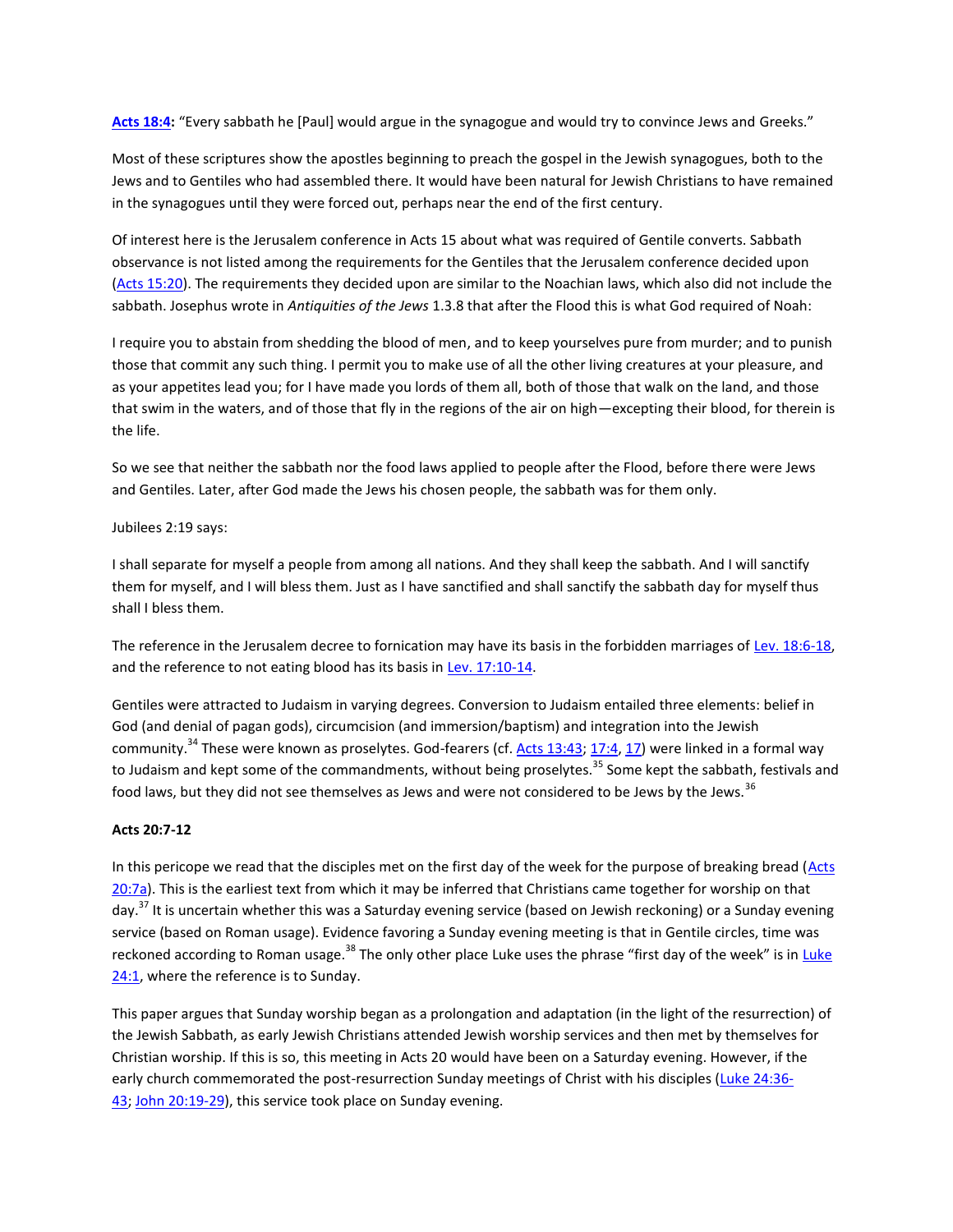The text says that they "met to break bread." Luke uses the term "break bread" five times in Acts (2:42, 46; [Acts](http://biblia.com/bible/niv/Acts%2020.7)  [20:7,](http://biblia.com/bible/niv/Acts%2020.7) [11;](http://biblia.com/bible/niv/Acts%2020.11) and [27:35](http://biblia.com/bible/niv/Acts%2027.35)). "Break bread" is not the typical Jewish expression for eating a meal.<sup>39</sup> The verb for "met" (*sunago,* from the same root that forms the word *synagogue*) describes assembly for worship. Jewett argues that Luke is describing a structured Christian assembly, and that this is the earliest clear witness to Christian assembly for purposes of worship on the first day of the week. $40$ 

# **Sabbath controversies in John**

# **John 5:1-18**

In this account, Jesus heals a man by the pool of Beth-Zatha who had been ill for 38 years. Jesus heals the man and tells him to take up his mat and walk. When the man tells the religious authorities of the incident, they are angered not at the healing, but at Jesus telling him to take up his mat. This, though not clearly prohibited in the Torah, apparently falls under the 39 classes of work forbidden on the sabbath in m. Shab. 7:2.

# Those classes of work are:

sowing, plowing, reaping, binding sheaves, threshing, winnowing, cleansing crops, grinding, sifting, kneading, baking, shearing wool, washing or beating or dyeing it, spinning, weaving, making two loops, weaving two threads, separating two threads, tying [a knot], loosening [a knot], sewing two stitches, tearing in order to sew two stitches, hunting a gazelle, slaughtering or flaying or salting it or curing its skin, scraping it or cutting it up, writing two letters, erasing in order to writer two letters, building, pulling down, putting out a fire, lighting a fire, striking with a hammer and taking out aught from one domain to another.<sup>41</sup>

Jesus tells the religious authorities, "My Father is still working, and I also am working" (verse 17). This angered the Jews even more "because he was not only breaking the sabbath, but was also calling God his own Father, thereby making himself equal with God" (verse 18). Here John is confronting the chief Jewish objection to Jesus, that he makes himself equal to God. In verses 19-30 John shows what this equality means, that Jesus is totally dependent on God (not independent, as the Jews took it) and conscious of the Father appointing him to do works that the Father has the right and power to execute. $42$ 

#### **John 9:1-41**

This is the account of when, on a sabbath, Jesus healed the man born blind. "He spat on the ground and made mud with the saliva and spread the mud on the man's eyes" (verse 6). Jesus possibly broke several halakic rules by mixing (m. Shab. 24:3), kneading (m. Shab. 7:2) and smearing the clay on his eyes, possibly a prohibited anointing (m. Shab. 14:4).<sup>43</sup> This provoked a controversy between the Pharisees, the man and his parents. Some of the Pharisees said Jesus could not be from God because "he does not observe the sabbath" (verse 16). The Pharisees put the healed man out of the synagogue (verse 34).

#### **Conclusions from the Gospel accounts**

The way the Gospel writers portray Jesus begins to show a shift away from sabbath observance. The way they portray Jesus' attitude toward the sabbath in the sabbath controversies helps us see how his later followers saw the freedom to not keep the sabbath but to meet for worship on the first day of the week.

Though Matthew shows a high regard for the law and the sabbath, there is an anti-Jewish tone to the Gospel, too, and even here we can see a softening of demands for keeping the sabbath. From Mark, with less concern for the Jewish heritage, we see a relaxing of the food laws, a major pillar of Judaism, and the comment that Jesus is Lord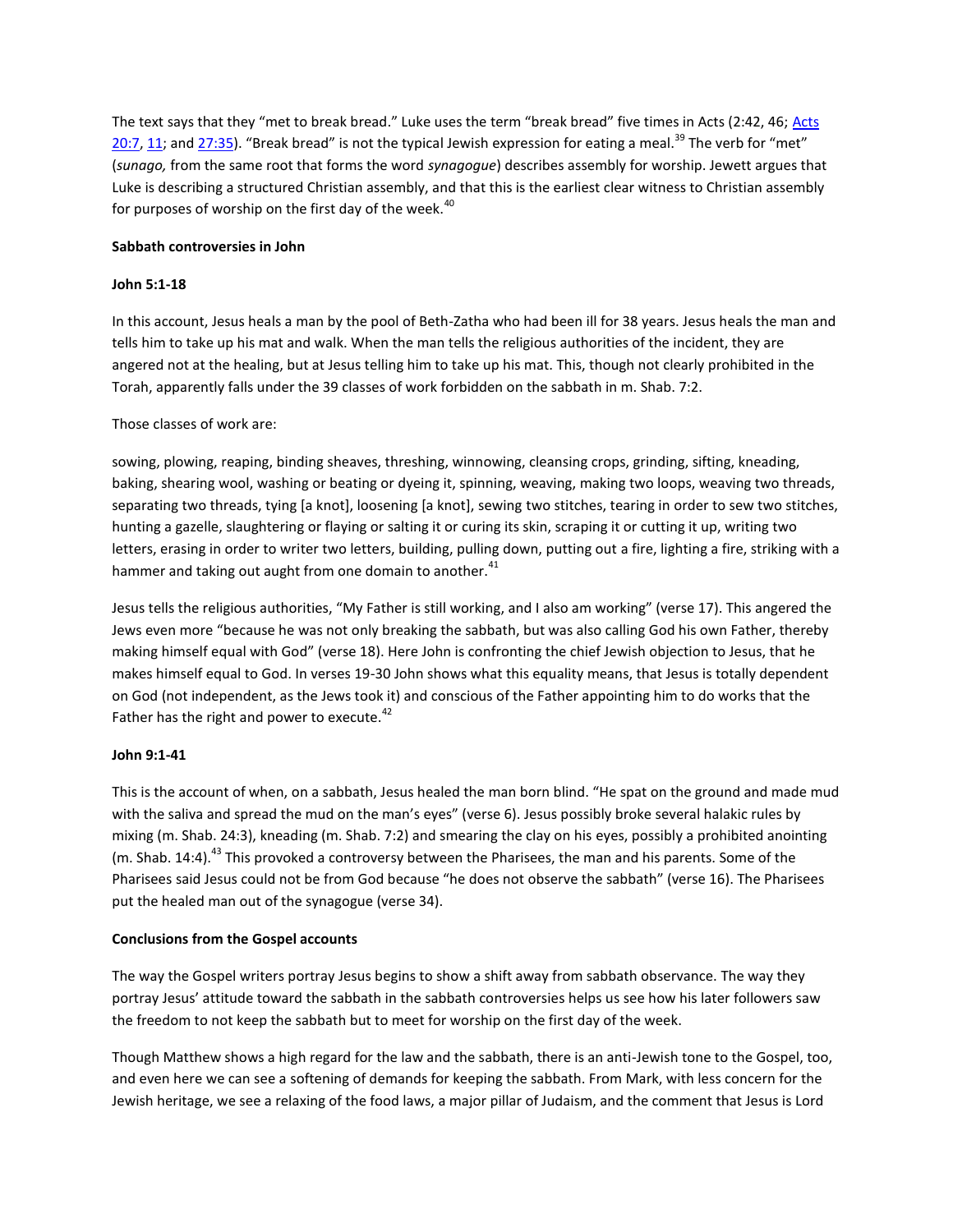of the sabbath. From Luke, we see Jesus performing his ministry regardless of whether it was the sabbath. From John's account, we see the strongest statements against the sabbath. Jesus goes so far as to tell the religious authorities: "My Father is still working, and I also am working" (5:17). In John's account alone, Jesus is explicitly accused of "breaking the sabbath" (5:18).

In the Gospel pericopes we studied, we see Jesus being confronted for healing on the sabbath. Though he is seen to break halakic regulations concerning the sabbath, the incident of his disciples plucking heads of grain on the sabbath is the closest thing to work for which Jesus' disciples could be accused of sabbath breaking according to the Torah. I[nJohn 5:17-18,](http://biblia.com/bible/niv/John%205.17-18) Jesus is also possibly admitting to breaking the Torah when he claims that he and his Father are working on the sabbath.

These accounts show the beginnings of a shift away from sabbath observance. Jesus' attitude toward the sabbath helps explain the freedom his followers subsequently showed toward its observance by assembling for worship on the first day of the week rather than the seventh day.<sup>44</sup> The fact that the Christian church no longer keeps the seventh-day sabbath can be traced back to the sabbath conflicts between Jesus and the Jewish leaders as reported in the Gospels. Before his disciples could have thought of worshiping God on any day other than the sabbath, they must have been convinced that Jesus did not require them to observe that day.<sup>45</sup>

The Gospels contain no explicit statements that the sabbath must be kept, and each of the accounts of the sabbath controversies shows Jesus lessening sabbath restrictions. In an even more substantial statement, Jesus' claim to be lord of the sabbath also raises the possibility of a future reinterpretation of the sabbath.<sup>46</sup> Jesus performed his messianic work irrespective of the sabbath, and (though we still see some Jewish Christians keeping the sabbath) this may have contributed to the erosion of commitment to the sabbath in some quarters of the primitive church.<sup>47</sup>

#### **How Gospel writers portrayed the first day of week**

Each of the synoptic Gospel writers and John reported that the resurrection of Christ took place on the first day of the week [\(Matthew 28:1;](http://biblia.com/bible/niv/Matthew%2028.1) [Mark 16:2;](http://biblia.com/bible/niv/Mark%2016.2) [Luke 24:1;](http://biblia.com/bible/niv/Luke%2024.1) [John 20:1\)](http://biblia.com/bible/niv/John%2020.1). It was significant to them to include the day of the week when the resurrection took place, and this may have reflected the significance their communities attached to the first day of the week. $48$ 

In Matthew's account, the chief priests and Pharisees refer to Jesus' prediction that Jesus would rise "after three days" (27:63). Matthew refers to the resurrection as taking place "as the first day of the week was dawning" [\(Matthew 28:1\)](http://biblia.com/bible/niv/Matthew%2028.1) and that Jesus appeared to Mary Magdalene and the other Mary on that day (verse 9).

In Mark's account, Mary Magdalene, Mary the mother of James, and Salome visit the tomb "very early on the first day of the week" (16:2). In 16:9, Mark says that Jesus "rose early on the first day of the week" (16:9). However, Mark does not mention the first day of the week when he refers to Jesus' appearance to the two disciples "walking into the country" (16:12), nor when Jesus appeared to the eleven (16:14).

Luke writes that the women visited the tomb at dawn on the first day of the week (24:1); that Jesus appeared to the disciples on the road to Emmaus "on that same day" (verse 13); and that Jesus appeared to the eleven that evening (verses 36-49).

In John, Mary Magdalene visits the tomb "early on the first day of the week while it was still dark" (20:1). Jesus appears to the eleven minus Thomas on the evening of the first day  $(John 20:19)$ ; and he appears to the eleven including Thomas one week later, also on the first day of the week (20:26-29).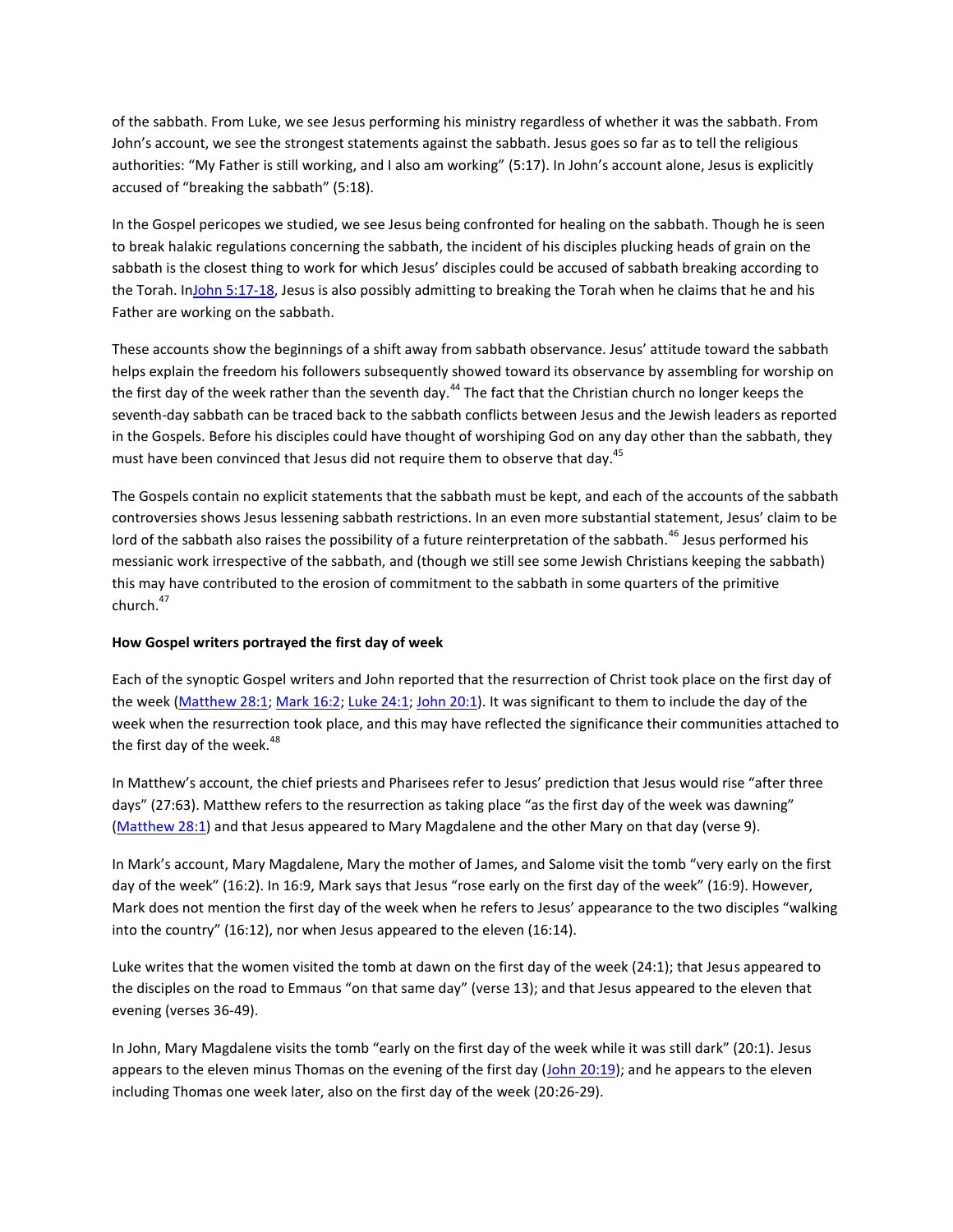The fact that each Gospel writer mentions that the resurrection was on the first day of the week shows the importance of that day. As we saw a lessening of importance of the seventh-day sabbath in the sabbath controversies, we are seeing the rising importance of the first day of the week in the resurrection narratives.

## **Additional meetings on first day of week**

Although New Testament writings give no direct evidence that Sunday worship originated in the original Judean church, when evidence does appear in later Christian writings, Sunday observance is the universal practice outside of Judea, with no trace of controversy as to whether Christians should meet on Sunday. It would seem that Sunday worship was already a Christian custom before Paul's gentile mission, and that it spread throughout the growing Gentile church with the Gentile mission.

A major split between Jewish Christians and non-Christian Jews took place late in the first century. Christians were included among the heretics referred to in the twelfth of the Eighteen Benedictions that Jews recited daily and in every synagogue service. Since no heretic would pronounce this curse, it effectively banned Christians from the synagogue:

For the renegades let there be no hope, and may the arrogant kingdom soon be rooted out in our days, and the [Nazoreans, so Martin] and the *minim* [which at least includes Jewish Christians] perish as in a moment and be blotted out from the book of life and with the righteous may they not be inscribed. Blessed art thou, O Lord, who humblest the arrogant.<sup>49</sup>

The Jerusalem church continued to rest on the sabbath and attend Temple or synagogue services, and they also met as Christians in private homes to hear teaching from the apostles and to break bread together.<sup>50</sup> The reason for Sunday worship would have been a Christian need for a time of distinctively Christian worship. As Bauckham notes, once we grant that the Jerusalem church had Christian meetings in addition to the Temple or synagogue services, the Jewish Christian observance of the sabbath is not contradictory to Jewish Christian worship on Sunday.<sup>51</sup>After the Christians were removed from the synagogues, only these Sunday meetings would be left. As we see in [Acts 20:7](http://biblia.com/bible/niv/Acts%2020.7) (which pre-dates the Jewish Christians being expelled from the synagogues), Luke writes that the church in Troas was meeting on the first day of the week for the purpose of breaking bread.

In the first firmly datable evidence of Christianity in Bithynia, Pliny writes to the emperor Trajan in A.D. 110 (Pliny, [Ep. 10.5-96\)](http://biblia.com/bible/niv/Ep.%2010.5-96) that at the end of the first century, Christians were meeting before dawn and again in the evening of the same day. Pliny described the assembly: "The Christians came together before daybreak on a fixed day and bound themselves with a vow not to steal, commit adultery, and the like."

Jewett argues that Pliny did not name the day of the week because he had no name at his disposal. The planetary week, from which we get the name Sunday, was not current in Pliny's day, and it is unlikely that Pliny would be accustomed to using the seven-day division of time by which the Jews and Christians designated the day as the "first day of the week." However, the Jewish sabbath was well known, and if this assembly had been on the Jewish sabbath it would seem that he would have mentioned it as such, since he was presumably familiar with it. The fact that he did not designate the day implies that no specific name for it was in general use (the name "Lord's Day" would have been used only among Christians.) $52$ 

#### **Part III: Second-century churches**

In the second century, Sunday worship was the norm, and fewer conflicts over the seventh-day sabbath are evident. The second-century references of Ignatius, Magn. 9:1; Gosp. Peter 35, 50; Barn. 15:9; and Justin, 1 Apol.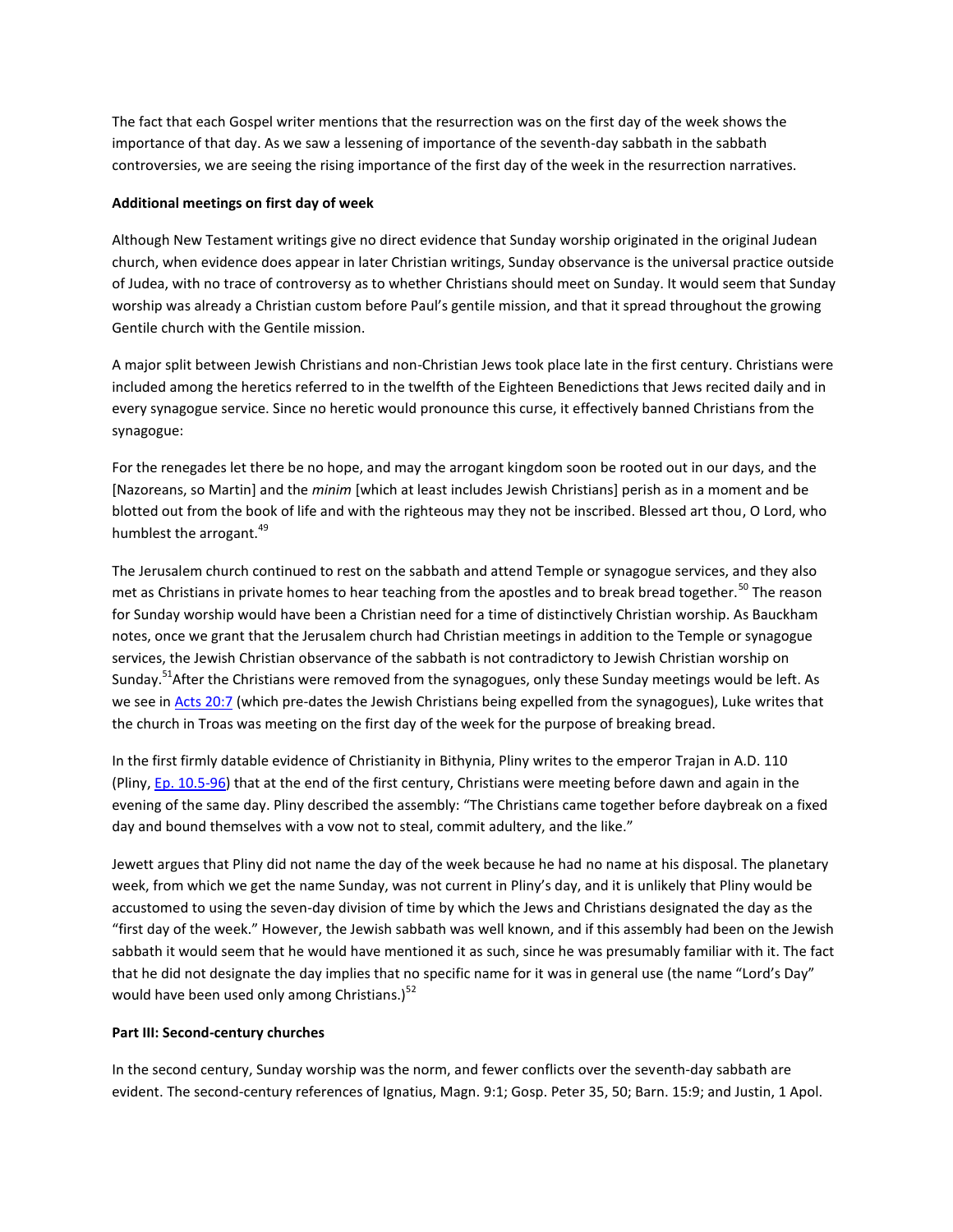67 associate Sunday worship with the resurrection. In Barnabas and Justin, other reasons for the significance of Sunday are given first: Sunday representing the eschatological eighth day in Barnabas, and the day on which God began the creation in Justin.<sup>53</sup>

The second-century church was not a monolithic structure but a variegated group of churches with conflicting beliefs.<sup>54</sup> Legalist Jewish Christians, zealous for the law, believed that the whole law had to be obeyed for a person to be saved. Some Jewish Christians kept the sabbath as a matter of national standards, but did not require Gentiles to do so. Others felt they were free from the law, either citing Paul's writings that the sabbath was a shadow of things to come, or that the law was specifically for the Jews.<sup>55</sup>

# **Second-century evidence for Sunday worship**

Let us look at what several second-century writers said about Sunday worship.

# **The Epistle of Barnabas**

The author of the Epistle of Barnabas considers sanctifying the sabbath as an activity of such moral holiness that no one in this present evil age can attain. The following references are in chapter 15.

Barnabas writes that the Lord spoke to Moses on Mount Sinai and said, "Sanctify ye the Sabbath of the Lord with clean hands and a pure heart." The author then writes about the sabbath in the creation account and says that "this implieth that the Lord will finish all things in six thousand years, for a day is with Him a thousand years." When the Son returns again he will "destroy the time of the wicked man" and "then shall he truly rest on the seventh day."

He interprets Jesus' eschatological rest not as inactivity, but bringing an end to this world (at the end of six millenia) and bringing into existence the new world at the Parousia. In the eschatological sabbath, Christians will have been fully sanctified, and so will be able to keep holy the sabbath age and share in the eschatological rest of God. According to the author of the Epistle of Barnabas, obedience to the sabbath command has nothing to do with a day of the week or physical rest, but is a matter of holy living in the future sabbath age that God will have made holy. Jewish sabbaths are therefore unacceptable to God.<sup>56</sup>

In contrasting the Jewish sabbath with the Christian Sunday, Barnabas writes, "Your present Sabbaths are not acceptable to Me…. We keep the eighth day with joyfulness, the day also on which Jesus rose again from the dead."

#### Barnabas writes:

Further He says to them, "Your new moons and your Sabbaths I cannot endure." Ye perceive how He speaks: Your present Sabbaths are not acceptable to Me, but that is which I have made, [namely this,] when, giving rest to all things, I shall make a beginning of the eighth day, that is, a beginning of another world. Wherefore, also, we keep the eighth day with joyfulness, the day also on which Jesus rose again from the dead. And when he had manifested Himself, He ascended into the heavens.

Bauckham says that Barnabas 15 is an attempt to reinterpret the sabbath command so to disallow its observance, not only by Christians but even by Jews before Christ. He opts for the explanation that the author, probably an Alexandrian Jewish Christian, writes against the observance of Jewish practices to discourage his fellow Christians from adopting them or persisting in them.<sup>57</sup> The epistle must have been written between A.D. 70 (because the author knows of the destruction of the Temple) and 200 (because Clement, who vanishes from the scene shortly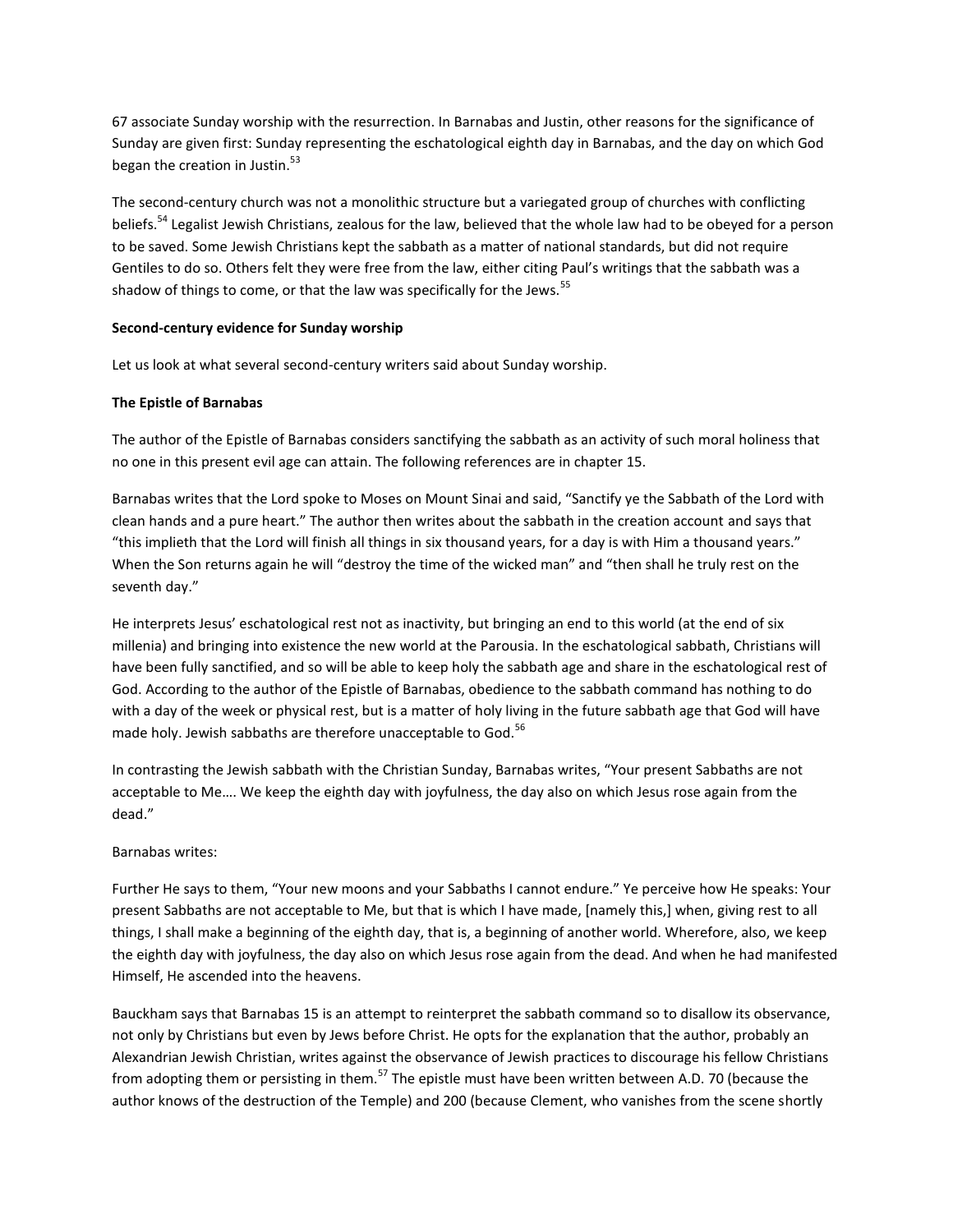after 200, knows Barnabas). He seems concerned to show that the Old Testament Scriptures are Christian Scriptures and that the spiritual meaning is their real meaning.<sup>58</sup>

# **Justin**

Justin (c. 114-165) was a Gentile born in Flavia Neapolis, a city of Samaria, the modern Nablus. His writings, according to Jewett, are the first detailed description of Christian worship written by a Christian. He is the first Christian writer to use the name Sunday.<sup>59</sup>Justin, one of the main apologists of the second century, responded to criticisms from cultured pagans that Christianity was a religion of barbarians who derived their teachings from the Jews, a primitive people whose best teachers never rose to the level of Greek philosophers.<sup>60</sup>

#### Justin writes in his *First Apology* 67:

On the day called Sunday all who live in cities or in the country gather together to one place, and the memoirs of the apostles or the writings of the prophets are read, as long as time permits; then, when the reader has ceased, the president verbally instructs, and exhorts to the imitation of these good things. Then we all rise together and pray, and, as we before said, when our prayer is ended, bread and wine and water are brought, and the president in like manner offers prayers and thanksgivings, according to his ability, and the people assent, saying Amen….

But Sunday is the day on which we all hold our common assembly, because it is the first day on which God, having wrought a change in the darkness and matter, made the world; and Jesus Christ our Savior in the same day rose from the dead. For He was crucified on the day before that of Saturn (Saturday); and on the day after that of Saturn, which is the day of the Sun, having appeared to His apostles and disciples, He taught them these things, which we have submitted to you also for your consideration.

# In *Dialogue With Trypho* 12, Justin comments on the Jewish sabbath:

The new law requires you to keep perpetual sabbath, and you, because you are idle for one day, suppose you are pious, not discerning why this has been commanded you: and if you eat unleavened bread, you say the will of God has been fulfilled. The Lord our God does not take pleasure in such observances: if there is any perjured person or a thief among you, let him cease to be so; if any adulterer, let him repent; then he has kept the sweet and true sabbaths of God. If any one has impure hands, let him wash and be pure.

In *Dialogue With Trypho* 19, Justin claims that many righteous men in the Old Testament did not keep the sabbath. After discussing Adam, Abel, Enoch, Lot, Noah, Melchizedek, Abraham, he writes:

Moreover, all those righteous men already mentioned, though they kept no Sabbaths, were pleasing to God; and after them Abraham with all his descendants until Moses, under whom your nation appeared unrighteous and ungrateful to God.… And you were commanded to keep Sabbaths, that you might retain the memorial to God.

In *Dialogue With Trypho* 21, Justin discusses how the Jewish sabbath originated:

Moreover, that God enjoined you to keep the Sabbath, and impose on you other precepts for a sign, as I have already said, on account of your unrighteousness, and that of your fathers.

In *Dialogue With Trypho* 47, Justin talks about the futility of keeping the Jewish sabbath:

But if some, through weak-mindedness, wish to observe such institutions as were given by Moses, from which they expect some virtue, but which we believe were appointed by reason of the hardness of the people's hearts, along with their hope in this Christ, and [wish to perform] the eternal and natural acts of righteousness and piety, yet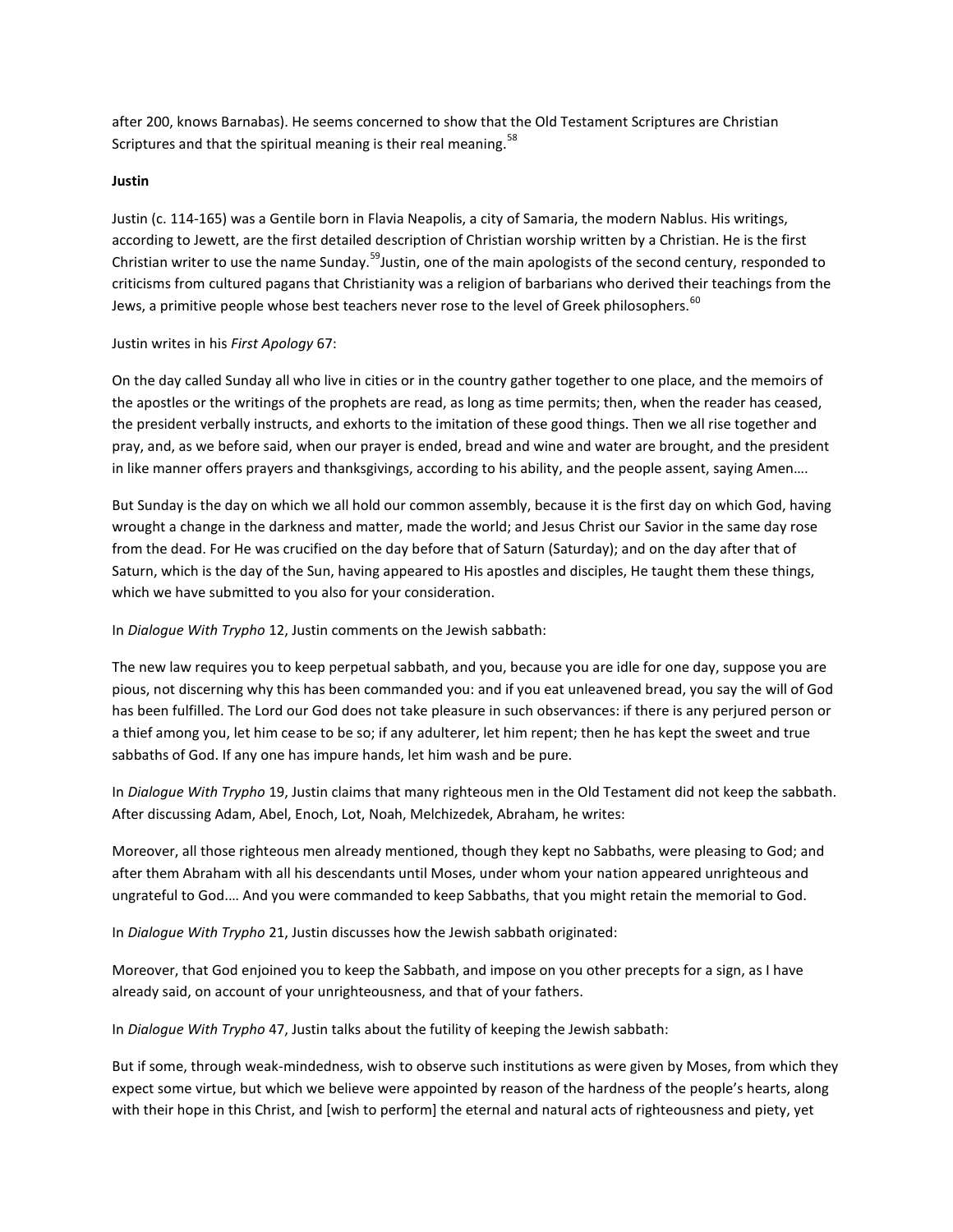choose to live with the Christians and the faithful, as I said before, not inducing them either to be circumcised like themselves, or to keep the Sabbath, or to observe any other such ceremonies, then I hold that we ought to join ourselves to such, and associate with them in all things as kinsmen and brethren.

But if, Trypho, I continued, some of your race, who say they believe in this Christ, compel those Gentiles who believe in this Christ to live in all respects according to the law given by Moses, or choose not to associate so intimately with them, I in like manner do not approve of them. But I believe that even those, who have been persuaded by them to observe the legal dispensation along with their confession of God in Christ, shall probably be saved.

From Justin's time, most Christians gathered on Sunday morning (though various sabbatarian groups met on Saturday), and from then until now is an unbroken historical sequence in the custom of Sunday observance.<sup>61</sup> When Pliny the Younger, who was governor of the province of Bithynia in Asia Minor, wrote to the Emperor Trajan in A.D. 110, he tells the emperor that Christians ceased to meet at the time of the evening meal at his command following through with the emperor's edict against all seditious assemblies (Pliny, Epistolae, 10:97). Jewett argues that it is possible that the edict was applied widely in the eastern part of the empire. After that time we hear of agape feasts in the evening having a charitable purpose, but with few exceptions losing their eucharistic character.<sup>62</sup>

# **Clement of Alexandria**

Clement of Alexandria (d. A.D. 215) was the main instructor in Alexandria at the end of the second century. He sought to assure pagans that Christianity was not the absurd superstition some claimed it to be.<sup>63</sup> He wrote that the sabbath rest of the seventh day is merely a preparation for the true sabbath rest of the eighth day, because the eighth day is the first day and the first day is the Christ, the *archē* (beginning) of creation and the light of men. 64

# **Use of the term Lord's Day in second-century writings**

The term Lord's Day (*kuriakē hēmera*) occurs only once in the New Testament, i[nRevelation 1:10,](http://biblia.com/bible/niv/Revelation%201.10) but its use there is significant in studying the origins of the weekly day of worship in Christianity.<sup>65</sup>

Bauckham notes thirteen times in first- and second-century writings where *kuriakē hēmera*or *kuriakē* (belonging to the Lord) by itself means the Lord's Day. Only two phrases with*kuriak-* seem to have become stereotyped or technical phrases by the time of Irenaeus (ca. 130-ca. 200) and Clement of Alexandria (ca. 150-ca. 215): *kuriakē hēmera* "Lord's day," and *kuriakai graphai* the "Lord's Scriptures."<sup>66</sup>

A Sabbatarian argument is that the phrase *kuriakē hēmera* is interchangeable with *hēmera (tou) kuriou.* However, the terms are not interchangeable, since by long-established usage the latter referred to the eschatological Day of the Lord.<sup>67</sup> For early Christians to use a new term for the eschatological day would cause confusion, and not long after Revelation was written, we see that *kuriakē hēmera* was an already established name for Sunday. The phrase *kuriakē hēmera* came into use because *hēmera (tou) kuriou* already meant something else, and a new term was needed. *Kuriake hēmera* was so commonly used that*kuriakē* alone sufficed as the name of the day.<sup>68</sup>

# **Ignatius to the Magnesians**

Ignatius was the second bishop of Antioch early in the second century. Of his seven extant letters, one was to Christians in Magnesia, a town 15 miles from Ephesus. His letter is the sole second-century reference to Gentile Christians being tempted to observe the sabbath.<sup>69</sup> Magnesia was in an area of Asia Minor where Paul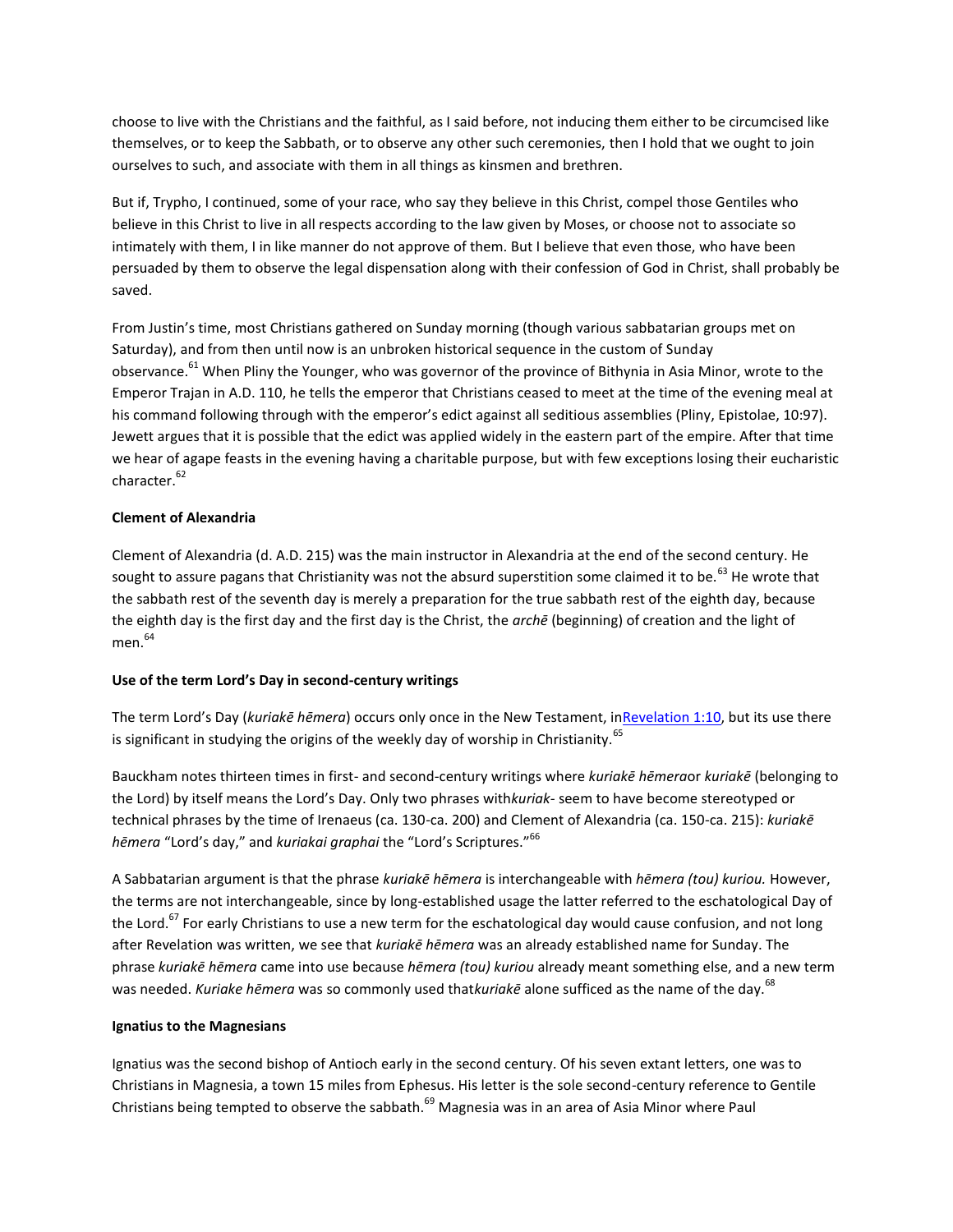encountered his Judaizing problems [\(Gal. 4:8-10;](http://biblia.com/bible/niv/Gal.%204.8-10) [Col. 2:16-17\)](http://biblia.com/bible/niv/Col.%202.16-17). For Ignatius, the practice of Judaism was incompatible with the practice of Christianity. $\frac{70}{2}$ 

In Magn. 8:1, Ignatius wrote: "For if we still live according to the Jewish law, we acknowledge that we have not received grace." In Magn. 10 he wrote: "It is absurd to profess Christ Jesus, and to Judaize. For Christianity did not embrace Judaism, but Judaism Christianity."

Combating Judaizers, he wrote in Magn. 9:

For if we still go on observing Judaism, we admit we never received grace…. Those, then, who lived by ancient practices arrived at a new hope. They ceased to keep the Sabbath and lived by the Lord's Day, on which our life as well as theirs shone forth, thanks to Him and his death, though some deny this…. It is monstrous to take Jesus Christ and to live like a Jew. $^{71}$ 

Ignatius draws a sharp contrast between keeping the sabbath and living according to the Lord's Day. Bauckham contends that this is noteworthy because the matter had not been previously explained like this in extant Christian literature. For Ignatius, the sabbath is a badge of a false attitude to Jesus Christ, while worship on the Lord's Day defines Christianity, as salvation by the death and resurrection of Jesus Christ. This puts Ignatius as an early witness of the dissociation of Christianity from Judaism, which is characteristic of the second century and a wholly negative attitude to sabbath observance.<sup>72</sup>

# **Gospel of Peter**

The following are from the Gospel of Peter, which was written between A.D. 70 and 150. It contains a fragmentary passion and resurrection narrative with parallels to the four canonical Gospels, plus the theme of Christ preaching to the dead found in 1 Peter.

"And in the night in which the Lord's day was drawing on, as the soldiers kept guard…."

"And at dawn upon the Lord's day, Mary Magdalene…took her friends with her and came to the sepulchre where he was laid."

In these verses, *kuriakē* replaces *mia ton sabbaton* ("the first day of the week") used in the narratives about the resurrection in the Gospels.<sup>73</sup>

#### **Later second-century writings**

A passage in the Acts of Peter (Act. Verc. 29) identifies *dies dominica* ("the Lord's Day") with "the next day after the sabbath," and the Acts of Paul has the apostle praying "on the sabbath as the Lord's Day drew near."

Some argue that the earlier references are to Easter, not to Sunday, noting that Easter is an annual celebration of the resurrection, which occurred on Sunday, and that the annual celebration of Easter preceded the weekly celebration of Sunday. This reasoning is flawed because, although there is unambiguous evidence that beginning in the second century Sunday was called *kuriakē,* no unambiguous evidence exists that Easter was ever called simply *kuriakē*. 74

From the later second century onward, the evidence shows that Sunday was the regular day of Christian worship everywhere, and no controversy is recorded about whether worship should take place on Sunday. The universality of the custom argues for an early origin. Would a custom that originated in the time between Ignatius and Justin